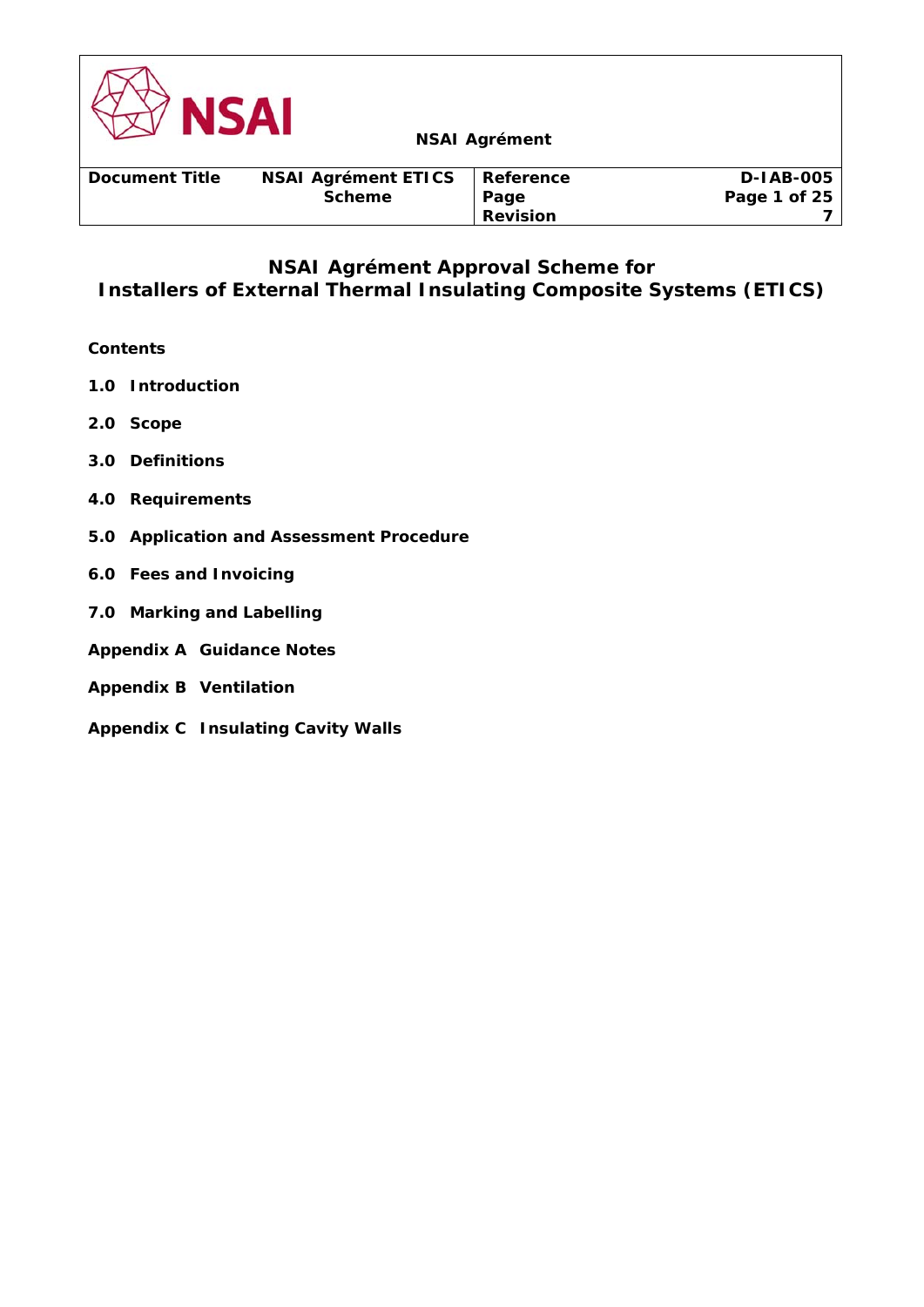### **1.0 Introduction**

NSAI regards the quality of installation and workmanship to be critical to achieving the design life of an External Thermal Insulation Composite System (ETICS). NSAI has established an approved installer scheme 'NSAI Agrément Approval Scheme for Installers of External Thermal Insulating Composite Systems (ETICS)' to evaluate and monitor the ongoing performance of installers of NSAI Agrément certified ETICS systems.

Two classes of approval are available:

- Approved Installer
- Approved Installer (Multi-Storey)

If the evaluation is successful, the Approved Installer will:

- a) Be allocated an ETICS Approved Installer Number associated with the relevant certificate;
- b) Be included on the NSAI website register as an NSAI Agrément ETICS Approved Installer or NSAI Agrément ETICS Approved Installer (Multi-Storey) for the system specified in the relevant NSAI Agrément certificate;
- c) Be required to continue to meet these certification criteria. Failure to do so will result in removal of the Approved Installer from the NSAI register.

### **2.0 Scope**

This scheme provides for evaluation, approval and on-going surveillance of NSAI ETICS Approved Installers against the requirements set out in:

- a) The valid NSAI Agrément certificate.
- b) The site survey sheet, site specific project design, building details and method statement.
- c) Any other relevant information provided by the certificate holder.
- d) Any additional requirements specified in this document.

#### **3.0 Definitions**

- 3.1 Approval: A favourable technical assessment of the ability of the applicant to install an ETICS in accordance with the requirements of this scheme.
- 3.2 Approved Installer: Company approved by NSAI to install the certified ETICS on buildings of up to 2.5 storeys in height. This team will:
	- Be trained and approved by a certificate holder as an approved installer.
	- Employ at least one ETICS Supervisor and ETICS Operative. The ETICS Supervisor and ETICS Operative can be the same person.
- 3.3 Approved Installer (Multi-Storey): As for Approved Installer but is approved to work on buildings of greater than 2.5 storeys in height.
- 3.4 Assessment Body: The organization carrying out the assessment of the ETICS installer. In this case, the assessment body is NSAI.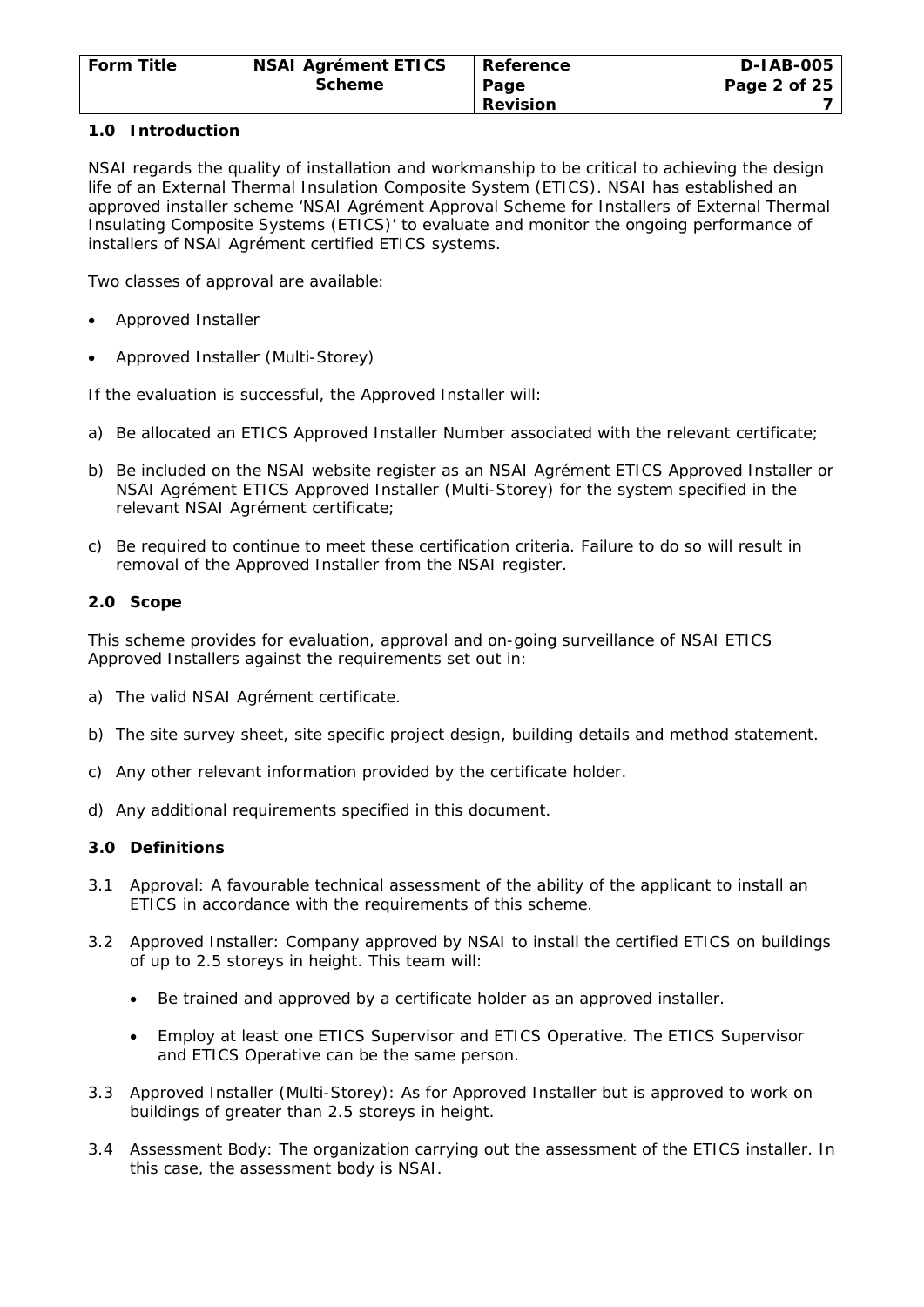- 3.5 Authorised Personnel: Suitably qualified personnel employed or subcontracted by the Assessment Body to carry out the approval or ongoing surveillance of the Approved Installer.
- 3.6 Certificate Holder: The owner of the relevant NSAI Agrément certificate, as defined in the NSAI Agrément Terms and Conditions.
- 3.7 ETICS Operative: An operative who:
	- Has served a recognised apprenticeship in a relevant trade, e.g. plasterer.
	- Has a minimum of 5 years practical and relevant experience in the construction industry.
	- Has successfully completed the certificate holder's training programme.
	- Has been approved by the certificate holder as an ETICS installer of their system and has been issued with an ETICS Operative ID card.
- 3.8 ETICS Supervisor: An ETICS Operative capable of, and responsible for, overseeing the work of an ETICS Team on a project. Records should be available to demonstrate the competence of an ETICS Supervisor, including:
	- An ETICS Supervisor ID card.
	- Additional training by the certificate holder.
	- Sufficient demonstrable experience in the supervision of ETICS installation for the relevant building type (minimum of 5 projects with total coverage in the region of  $750m^2$ ).
- 3.9 ETICS Team: Team responsible for the installation of an ETICS on a building, consisting of at least one ETICS Supervisor and ETICS Operative (can be the same person).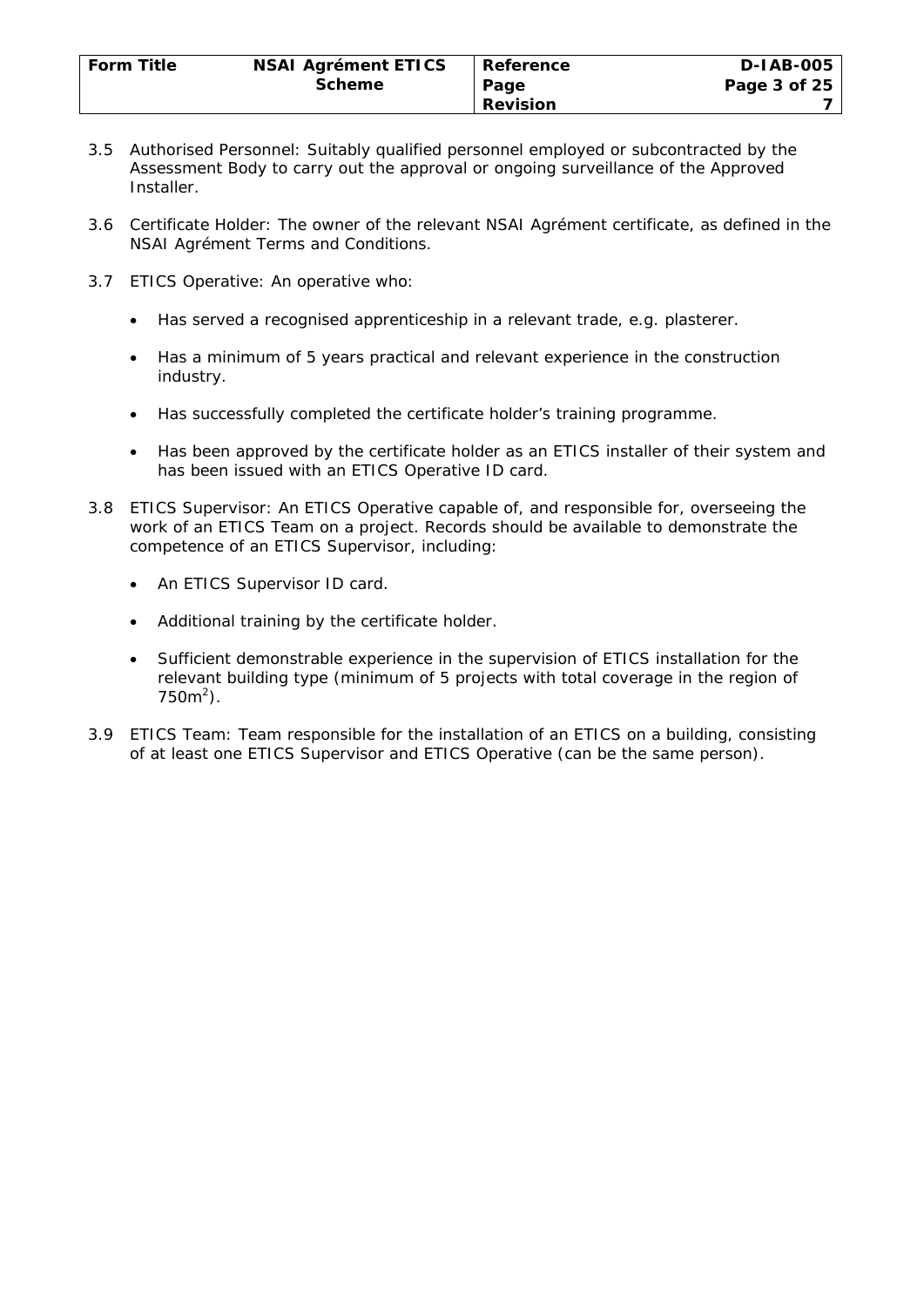#### **4.0 Scheme Requirements**

### **4.1 Certificate Holder**

The certificate holder shall:

- a) Prepare and implement an approval scheme for ETICS Operatives/ETICS Supervisors, including relevant documentation/records etc. Criteria should include as a minimum:
	- Skill levels additional to those defined in Section 3.7 and 3.8.
	- Training requirements training course content to be agreed with NSAI.
	- Proven knowledge of the certified system (practical and theoretical). This may be demonstrated by way of practical and theoretical examination and on-site training/monitoring.
- b) Prepare and implement a training programme for ETICS Operatives/ETICS Supervisors, including all relevant documentation/records etc. This shall include attendance at a formal training course run by the certificate holder which covers:
	- Principles; System types; System selection; Performance; Materials (including renders, adhesives, mesh, beads, sealants, insulation etc); Design (wind loading, condensation, thermal properties etc); Avoiding risks; Best practice details; Installation; Repairs; Durability and maintenance; Application (including practical work); Refurbishment; Particular certificate requirements; Certificate holder requirements; Contractor responsibilities; Health and safety; Certificate specific training (e.g. drying times, fixing, making the building watertight etc).
	- Contractual obligations.
	- Quality control/monitoring requirements.
	- Approved installer requirements.

NSAI considers at least 3 – 5 days necessary to cover, including adequate on-site training.

The NSAI Agrément assessment of the ETICS system for certification will include an assessment of the training course content, which shall be adequate and appropriate and shall include a final examination.

- c) Confirm in writing that the installer has been approved by the certificate holder in accordance with 4.1 a) and b), and that the certificate holder support's this installer's application to become an NSAI approved installer for ETICS.
- d) Assess, approve, monitor and keep under review the Approved Installer to confirm ability to install in accordance with:
	- The valid NSAI Agrément Certificate(s);
	- The certificate holder's project specific design, site survey sheet, building details, method statement and maintenance plan;
	- The certificate holder's Code of Practice/Charter for approved installers.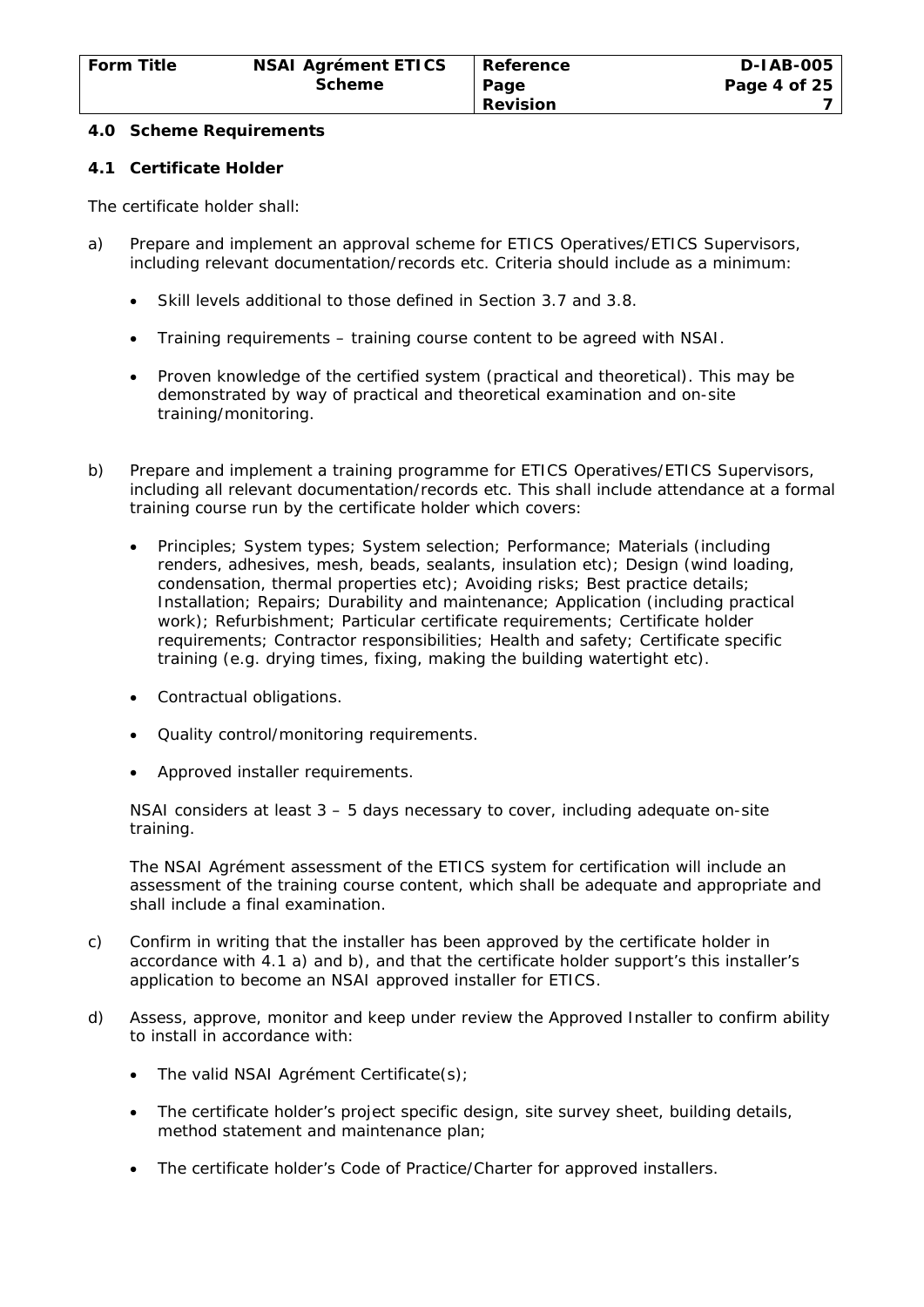- Any other relevant information provided by the certificate holder;
- Any additional requirements specified in the NSAI Agrément ETICS Scheme document.

The certificate holder must provide close supervision of the first 5 jobs for each installer, included recorded site visits.

The certificate holder should identify any aspects of the Approved Installer procedures and performance which could affect quality of workmanship on an ETICS project, including performance of ETICS Supervisors/Operatives where necessary.

- e) Maintain current technical documentation, including installation/instruction manuals, Home Owners Manual, product literature etc.
- f) Make available to the Approved Installer the required equipment, materials etc.
- g) Maintain technical support to the Approved Installer, including the provision of all current technical documentation and any additional training to deal with product/system development.
- h) Notify NSAI in writing when an Approved Installer is no longer approved by the certificate holder.
- i) Make available to NSAI, on request, documentation that demonstrates compliance with the above requirements.

### **4.2 Approved Installer**

The Approved Installer shall:

- a) Comply with all statutory regulations.
- b) Install the ETICS in compliance with:
	- The valid certificate(s) including the use of approved materials;
	- The certificate holder's project specific design, site survey sheet, building details, method statement and maintenance plan;
	- The certificate holder's Code of Practice/Charter for approved installers.
	- Any other relevant information provided by the certificate holder;
	- Any additional requirements specified in the NSAI ETICS Scheme document.
- c) Ensure each installation project is carried out by at least one ETICS Team that is adequately supervised by an ETICS Supervisor who has been identifiably audited for that system by NSAI.
- d) Maintain and make available for inspection all relevant records. Records shall be maintained (10 years minimum and in accordance with any legal/contractual requirements) and shall include as a minimum:
	- Training certificates for ETICS Supervisor(s) and ETICS Operative(s);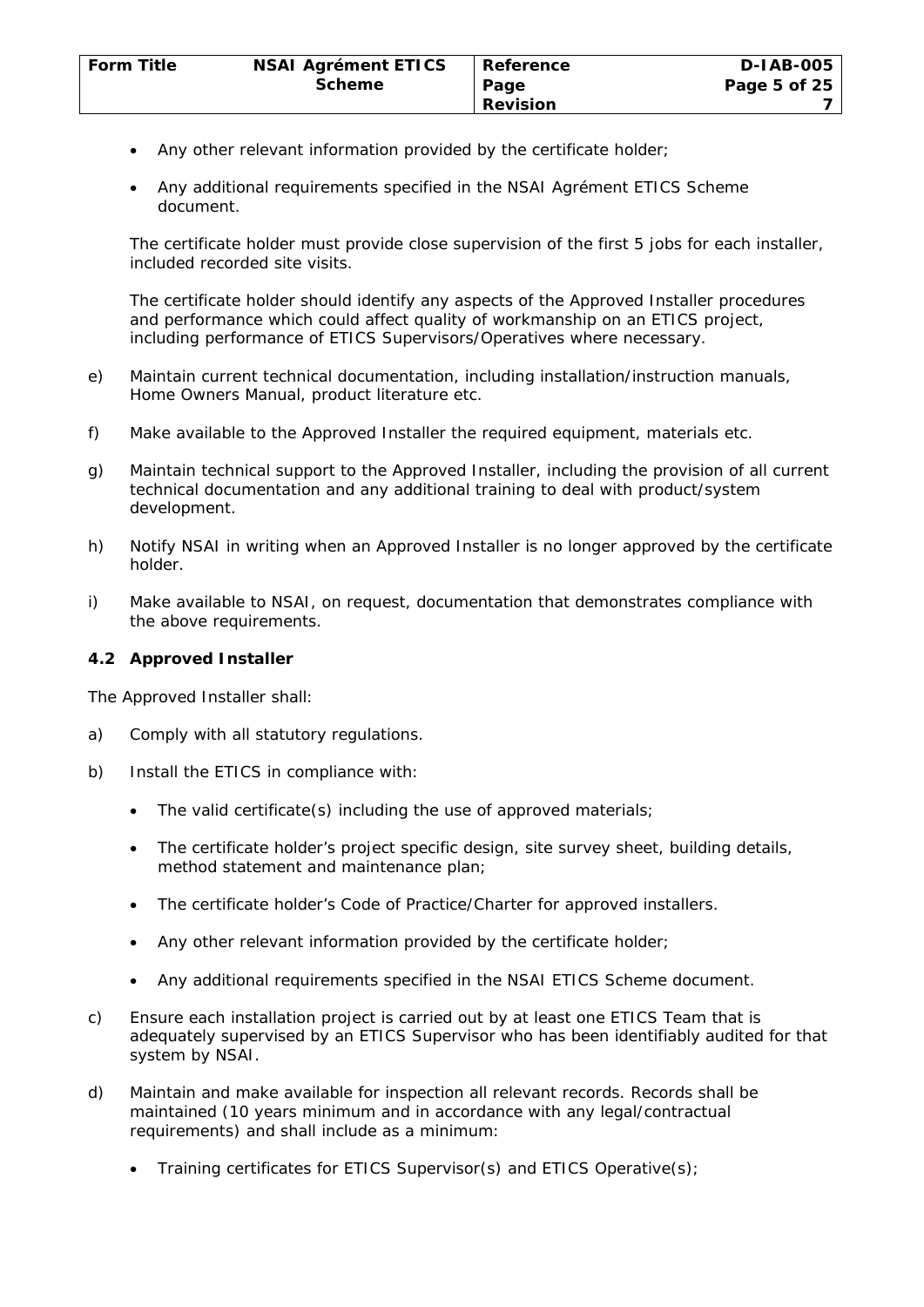- Photographs of all jobs, showing key features/details/discrepancies, at the five key stages of the job (Preparation; Boarding; Base coat; Finish coat; Completion);
- ETICS Team structure;
- Register of all completed/current installations;
- Project specific site survey sheet and inspection/check sheets;
- Project specific documentation (project specific design etc);
- Product traceability records;
- Customer complaint records.
- e) Provide proof at the time of their assessment that they have adequate experience in this field.
- f) Ensure that all people working on the job have adequate experience and training to enable them to carry out installation in accordance with the above requirements.
- g) Provide themselves with such equipment as required to carry out the installation. All such equipment shall be properly maintained and regularly calibrated to National Standards, where applicable. All materials and components shall be stored in accordance with the manufacturer's and certificate holder's instructions.
- h) Provide the home owner with the Home Owners Manual and any other relevant documentation.
- i) All site activities must be in compliance with the HSA (Health & Safety Authority) requirements.

# **4.3 NSAI**

NSAI shall:

- a) Ensure that the assessment/surveillance is undertaken by personnel who are adequately trained and experienced in the technology to enable them to assess compliance with the requirements of the ETICS Scheme.
- b) Address the requirements of Sections 4.1 and 4.2 of the ETICS Scheme during the assessment/surveillance of an Approved Installer.
- c) Require a separate contract to be completed for each NSAI Agrément certificate.
- d) Maintain an up-to-date web register of Approved Installers. If an Approved Installer is found not to comply with the criteria specified in the ETICS Scheme, they will be removed from the register.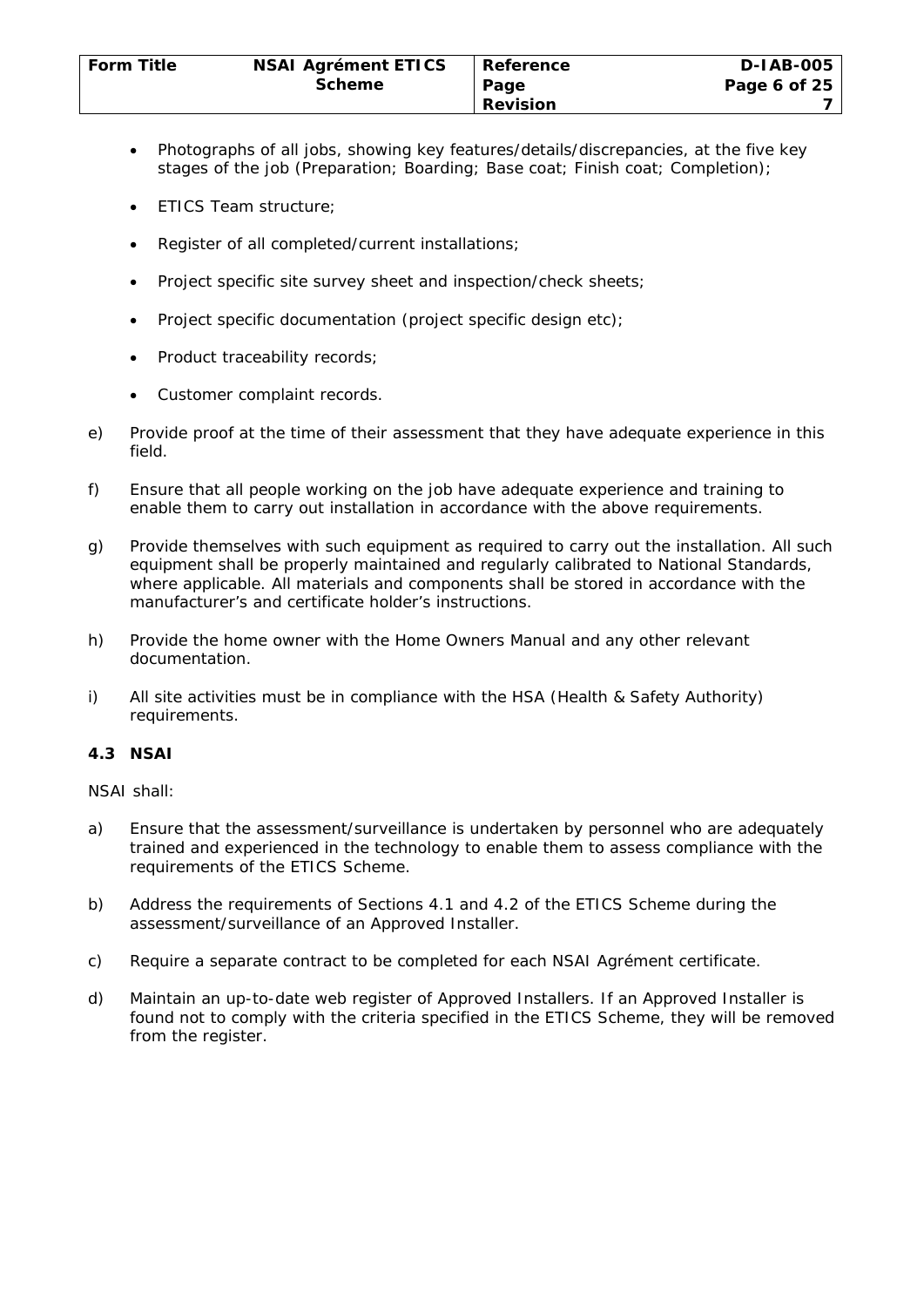### **5.0 Application and Assessment Procedure**

### **5.1 Summary**

a) The applicant shall be audited against the scheme requirements detailed in this document (i.e. the valid NSAI Agrément certificate(s), the project specific documentation including site survey sheet and project specific design, any additional requirements specified in this NSAI Agrément ETICS Scheme document) and shall satisfy NSAI regarding the ability to comply consistently. All major non-compliances must be resolved prior to issue of an approval.

Major non-compliances include:

- Use of un-certified materials, i.e. materials not specified on the relevant certificate;
- Unauthorised deviation from project specific design/site survey sheet;
- Failure to maintain project specific documentation, as stated in Section 4.2 d);
- Inadequate storage of materials in on-site or off-site location;

Please note that the above list is not exhaustive.

- b) After registration, NSAI will carry out regular surveillance audits (typically one per year) to confirm ongoing compliance. The number of audits will take into consideration the number of ETICS Teams and the volume of work being completed. Visits to previous completed works may be considered.
- c) NSAI reserves the right to carry out and charge for additional audits where serious discrepancies or non-compliances are identified.

Where NSAI identifies significant non-compliance due to failure to adhere to these certification criteria, NSAI will inform the installer and the certificate holder, and will require reasonable and appropriate corrective action. The installer and/or certificate holder will be expected to commit to completion of the corrective action within an agreed period. Failure to do so may result in the Approved Installer being withdrawn from the list of registered installers, or the certificate being withdrawn/suspended. **Note:** If major site issues are found on a registration or surveillance audit, the installer will be immediately removed from the register until the issues have been resolved to the auditor's satisfaction.

d) The Approved Installer will be permitted to use the Approved Installer number, in conjunction with the NSAI Agrément logo, on product literature etc. The NSAI Agrément conditions for use of the logo shall be complied with.

#### **5.2 Registration Process**

# **5.2.1 Application**

The application form is received with the following:

- All key information filled in:
	- Company Name
	- Trading As (if applicable)
	- Contact
	- Address
	- Phone Number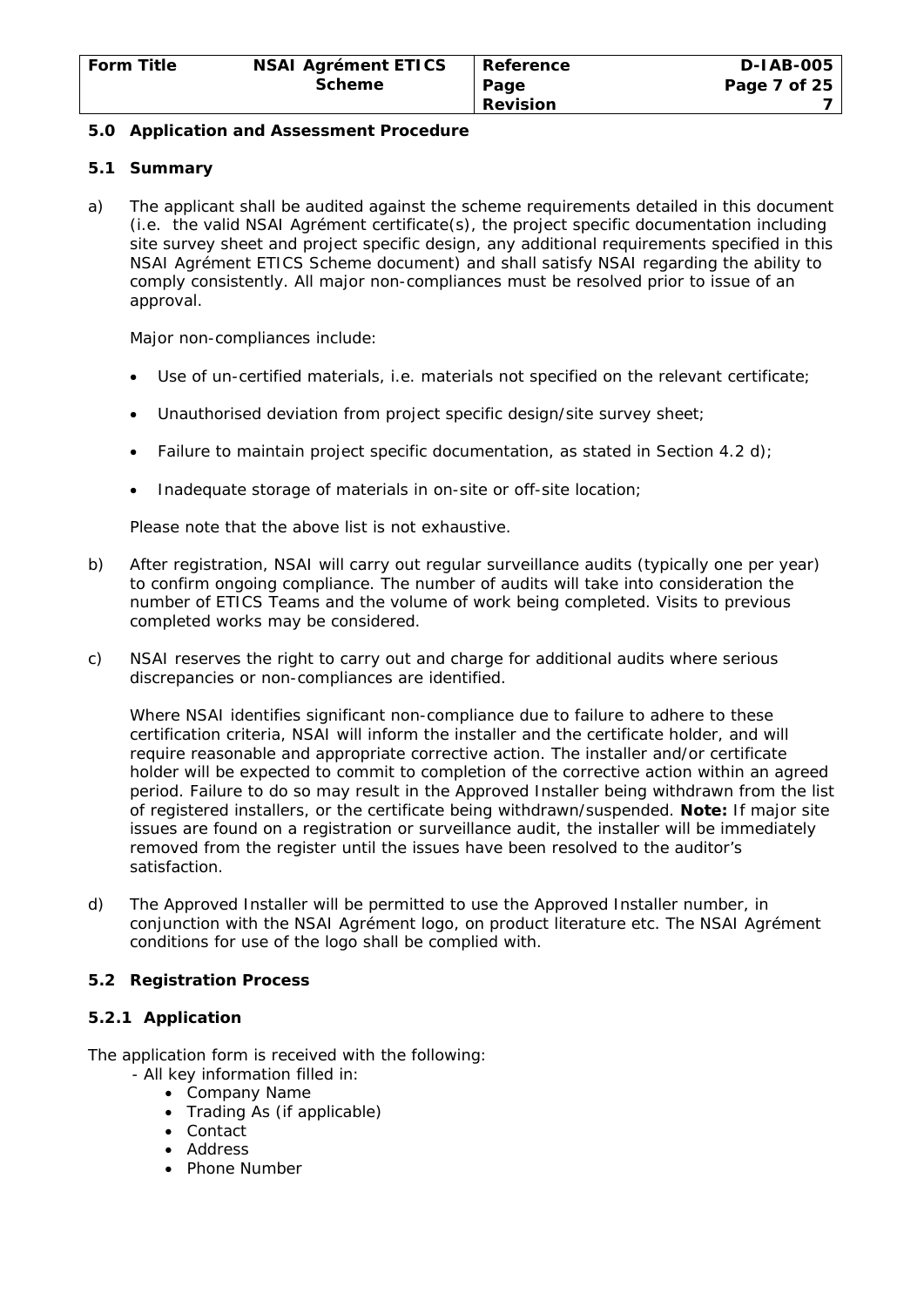- Email
- ETIC System Details
- Approval by Certificate holder
- C2 form
- Standing order form
- Signed contract

# **5.2.2 Stage 1 – Initial Meeting**

A meeting will be arranged by NSAI with the applicant and their certificate holder. At this meeting, the NSAI representative will audit various documentation, such as the training certificate, Safe Pass qualification, and the record keeping system.

The NSAI representative will also assess the experience level of the applicant. Where this does not match the requirements of the ETICS Scheme Document, the certificate holder will agree to supervising the applicant's first 5 projects and submit evidence of this to NSAI (see 5.2.4 Stage 4).

The applicant and certificate holder will also have to provide the following completed documentation based on a project quoted for or a 'dummy' project:

- Site Survey Sheet
- Project Specific Design
- Quotation to Client

The NSAI representative will then audit this completed documentation with the applicant and certificate holder.

If the audit result is satisfactory, the applicant will be placed on the NSAI register of ETICS installers for their first project with an installer number in the format PIAB/E--- and will move onto Stage 2 or Stage 3 as appropriate. **Note:** this provisional registration will last for a maximum period of 1 month, after which time the installer will be removed from the register and their application fee refunded to them, less an administration fee of €250.

If the audit result is not satisfactory, there are two options:

- Applicant must provide evidence of corrective actions within 10 working days; or
	- A second Stage 1 meeting will have to be conducted.

The Stage 1 meeting can be conducted at the same time as the Stage 3 visit in the case of an already registered installer applying to change or add a system.

# **5.2.3 Stage 2 – Review of Documents Sent to NSAI**

If the project documentation reviewed in Stage 1 was for a 'dummy' project, the applicant must upon obtaining their first project, and BEFORE commencing work on that project, send the following completed documentation to NSAI for review:

- Site Survey Sheet
- Project Specific Design
- Quotation to Client

The NSAI representative will then audit this documentation, communicating with the applicant and/or certificate holder where necessary.

If the audit result is satisfactory, the applicant will be authorised to commence work on the project and will move onto Stage 3.

If the audit result is not satisfactory, there are two options:

- Applicant must provide evidence of corrective actions within 10 working days; or
- A second Stage 2 documentation review will have to be conducted.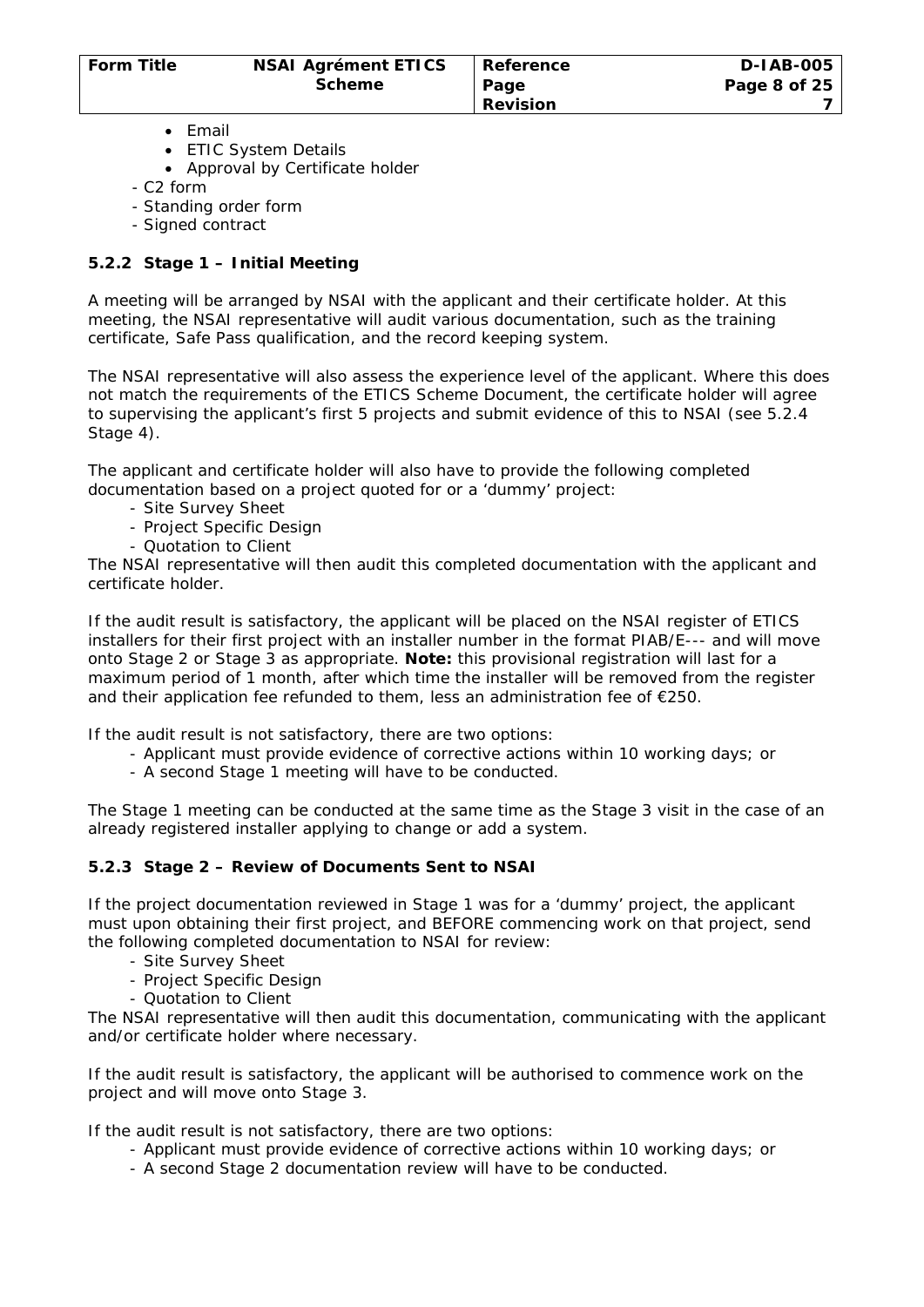### **5.2.4 Stage 3 – Site Visit**

The applicant MUST inform NSAI of when their first project is to commence, providing a minimum of 2 weeks notice in order for a site visit to be arranged by the NSAI representative. Failure to inform NSAI of the first project will result in the applicant being removed from the NSAI register of ETICS installers, and the application will become invalid.

Before the first project has been completed, NSAI representative will visit the site and conduct an audit of the applicant, with the certificate holder in attendance if possible. NOTE: The certificate holder must be in attendance if the applicant does not meet the experience requirements of the ETICS Scheme (see 5.2.2 Stage 1).

If the audit result is satisfactory, the applicant will remain on the NSAI ETICS register, their registration number will be changed to IAB/E--- and they will be issued their NSAI Agrément installer logo.

If the audit result is not satisfactory, there are two options:

- Applicant must provide evidence of corrective actions normally within 8 weeks; and/or
- A second Stage 3 site audit will have to be conducted.

### **5.2.5 Stage 4 (If Required) – Review of Certificate Holder Supervision**

If the applicant does not have the required amount of ETICS experience per the NSAI ETICS Scheme, the certificate holder will agree to supervising the applicant's first 5 projects and submit evidence of this to NSAI (see 5.2.2 Stage 1). When these 5 projects have been completed, the certificate holder will send the completed inspection/check sheets for these projects to NSAI for review.

If the audit result is satisfactory, the applicant will remain on the NSAI ETICS register.

If the audit result is not satisfactory, there are two options:

- Applicant must provide evidence of corrective actions within 10 working days; and/or
- A second Stage 4 audit will have to be conducted.

# **5.3 Surveillance Process**

- a) Following successful registration, the installer will be audited by NSAI on an annual basis in order to maintain their registration. Failure to facilitate this annual audit will result in the installer being removed from the NSAI register of external insulation installers, and the installer will then have to re-apply and be re-audited in order to get back onto the register.
- b) The applicant shall be audited against the scheme requirements detailed in this document (i.e. the valid NSAI Agrément certificate(s), the project specific documentation including site survey sheet and project specific design, any additional requirements specified in this NSAI Agrément ETICS Scheme document) and shall satisfy NSAI regarding the ability to comply consistently. All major non-compliances shall be resolved prior to issue of an approval.

Major non-compliances include:

- Use of un-certified materials, i.e. materials not specified on the relevant certificate;
- Unauthorised deviation from project specific design/site survey sheet;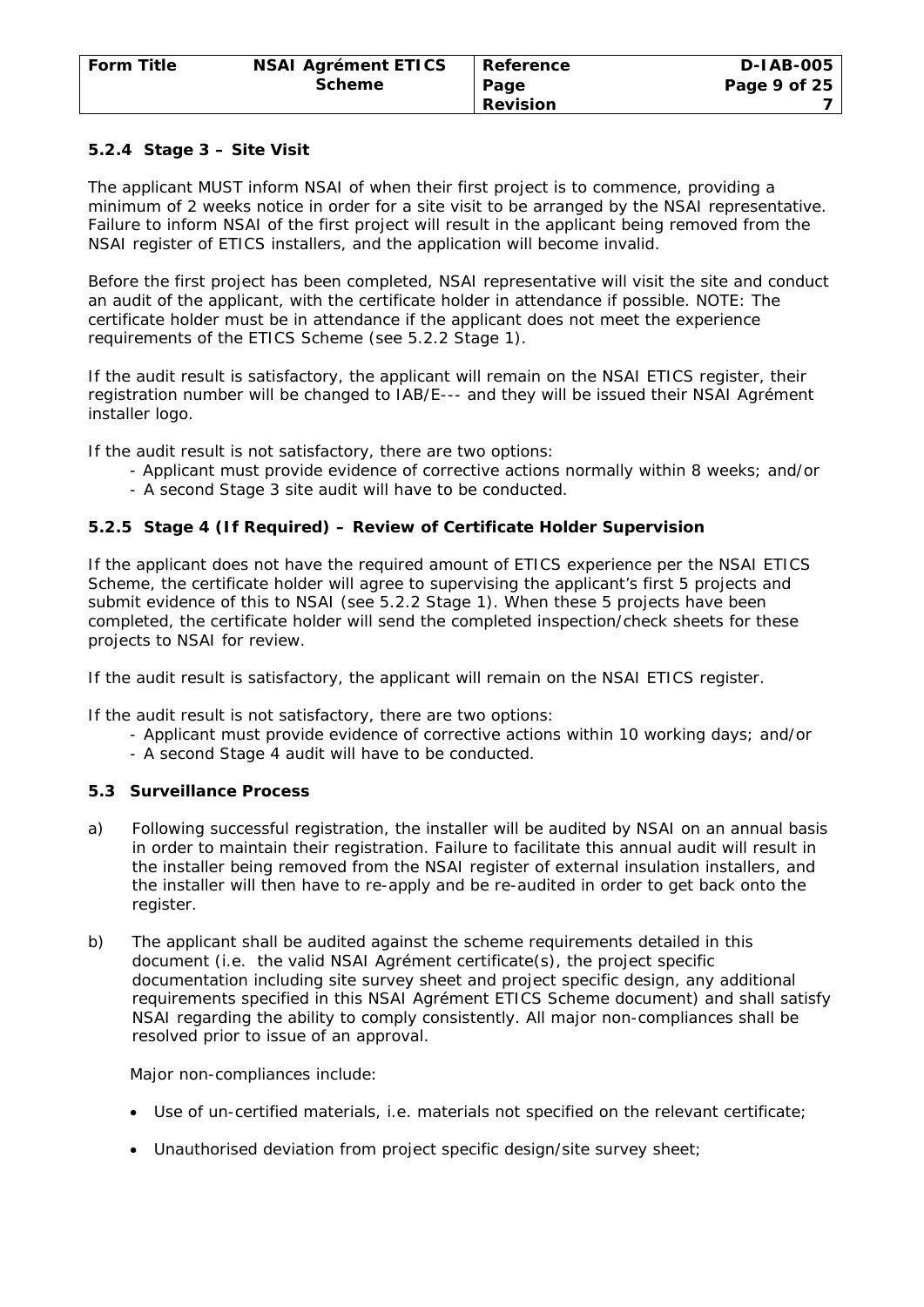- Failure to maintain project specific documentation, as stated in Section 4.2 d);
- Inadequate storage of materials in on-site or off-site location;

Please note that the above list is not exhaustive.

- c) If successful, NSAI will provide written confirmation of approval, and maintain the Approved Installer on the list of registered installers on the NSAI website. Actions or improvements may be required as described in the audit report. The certificate holder is to ensure that such items are dealt with adequately. The remedies may be checked on a subsequent surveillance audit.
- d) If unsuccessful due to minor defects, the installer will remain on the NSAI register for a period of 8 weeks pending the resolution of the audit. Actions or improvements of minor significance must be reported to NSAI in one submission within 8 weeks following issue of the report. The certificate holder and the installer are to agree and implement the necessary remedies under the supervision of the certificate holder. The installer is to provide adequate photographic and documentary evidence to NSAI in a single submission to demonstrate adequate remedies have been carried out. The certificate holder is to issue to NSAI confirmation of their satisfaction with the remedies carried out. If the submission leads to a satisfactory outcome of the audit, the installer will continue to be included in the NSAI register for another year. If there is not an adequate response within 8 weeks of the report being issued, NSAI will issue the installer with notice of their intention to withdraw the installer from the NSAI ETICS installer register.
- e) If unsuccessful due to major defects, the installer will remain on the NSAI register in order to complete the necessary remedies of site issues identified during the audit and to subsequently undertake a single further installation on which a  $2^{nd}$  surveillance audit will be carried out. Actions or improvements of significance must be reported to NSAI in one submission within 8 weeks (following issue of the report). The certificate holder and the installer are to agree and implement the necessary remedies under the supervision of the certificate holder. The installer is to provide adequate photographic and documentary evidence to NSAI in a single submission to demonstrate adequate remedies have been carried out. The certificate holder is to issue to NSAI confirmation of their satisfaction with the remedies carried out. If there is not an adequate response within 8 weeks of the report being issued, NSAI will issue the installer with notice of their intention to withdraw the installer from the NSAI ETICS installer register. Following resolution of the issues identified in the audit, the installer may undertake one further installation which will be subject to a  $2^{nd}$  audit. If this  $2^{nd}$  audit is not satisfactory, the installer will be removed from the register of approved installers.
- f) If unsuccessful due to major site defects, the installer will be immediately de-registered until the issues raised are resolved.
- g) NSAI reserves the right to carry out and charge for additional audits where serious discrepancies or non-compliances are identified.
- h) Where NSAI identifies significant non-compliance due to failure to adhere to these certification criteria, NSAI will inform the installer and the certificate holder and will require reasonable and appropriate corrective action. As outlined above, the installer and/or certificate holder will be expected to commit to completion of the corrective action within an agreed period. Failure to do so will result in the installer being withdrawn from the list of registered installers, and may result in the NSAI Agrément certificate being withdrawn/suspended.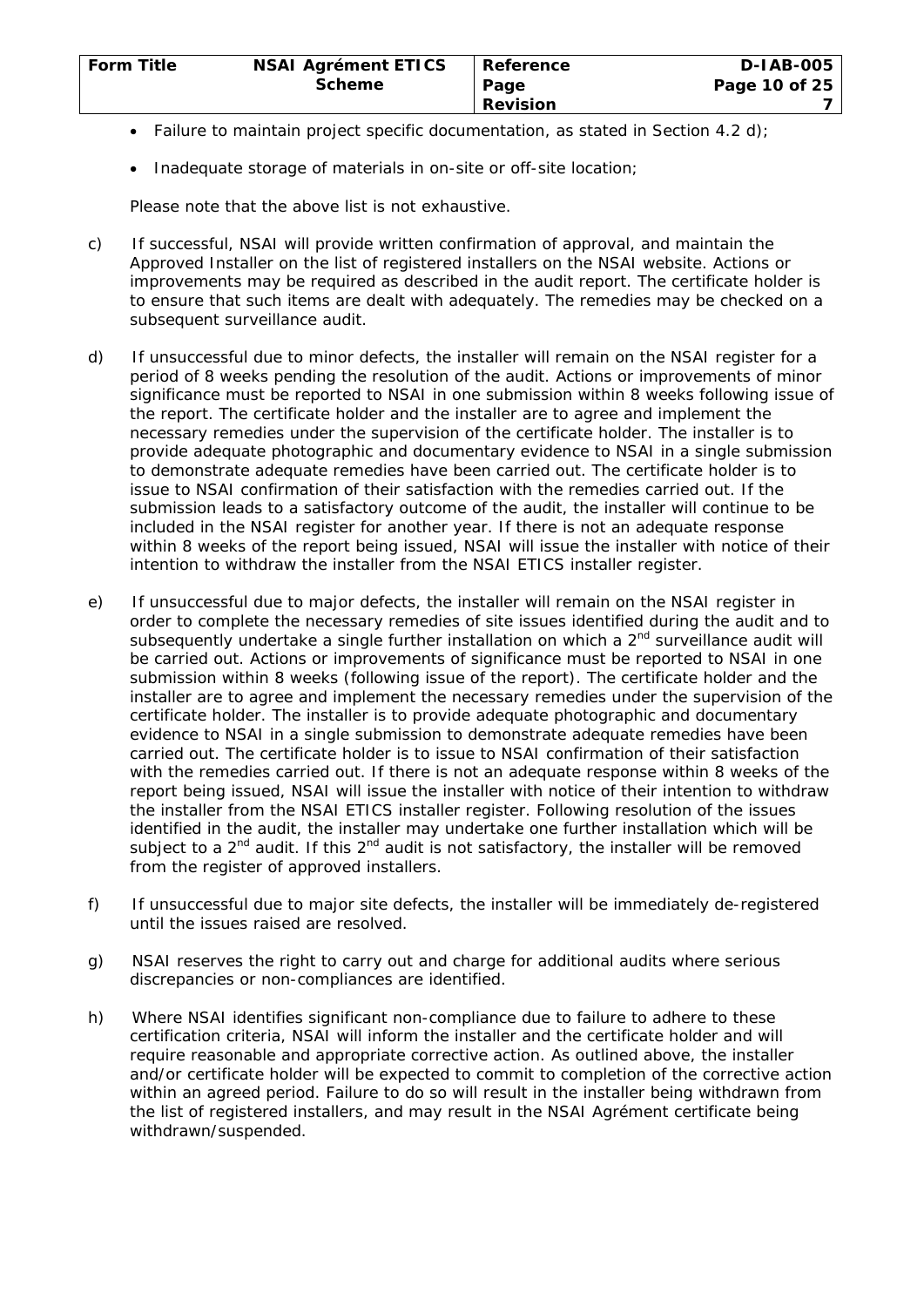| <b>Form Title</b> | <b>NSAI Agrément ETICS</b> | Reference       | <b>D-IAB-005</b> |
|-------------------|----------------------------|-----------------|------------------|
|                   | <b>Scheme</b>              | Page            | Page 11 of 25    |
|                   |                            | <b>Revision</b> |                  |

i) Where NSAI identifies significant non-compliances in finished projects, NSAI will also inform the relevant agencies (i.e. SEAI, Bord Gáis, Electric Ireland) where appropriate

# **5.4 Validity of Approval**

- a) The approval remains valid until further notice, provided that:
	- The certificate remains valid;
	- The Approved Installer continues to meet the certificate holder's approval requirements;
	- No major non-compliances are brought to the attention of NSAI, e.g. via surveillance audits, customer complaints etc;
	- No information to undermine the validity of the certificate is brought to the attention of NSAI;
	- The NSAI Agrément logo, certificate number and Approved Installer's number are used correctly;
	- The appropriate fees are paid to NSAI.
- b) NSAI may decide to withhold/withdraw the approval in accordance with NSAI procedures.
- c) The Approved Installer may appeal the decision to withhold/withdraw approval in accordance with the NSAI appeals procedure.

### **5.5 Selection and Testing of Materials**

NSAI may select and remove from store or site, samples of material/product for assessment or testing, or may request that testing or analysis be carried out on selected samples. NSAI shall not be charged for such samples, testing or analysis; such charges will be passed onto the installer/certificate holder.

#### **5.6 Communication**

NSAI will contact the installers and certificate holders directly to discuss any discrepancies, variations or complaints. NSAI will keep the certificate holder advised of any significant matters which may affect the status of the Approved Installer.

Information regarding the current status of an Approved Installer/certificate may be obtained from the NSAI website. NSAI will not comment on applications in progress to a third party unless authorised to do so by the applicant.

#### **5.7 Appeals**

All appeals over decisions taken by NSAI or its auditors shall be made in writing to:

Director of NSAI Agrément, NSAI, 1 Swift Square, Northwood, Santry, Dublin 9.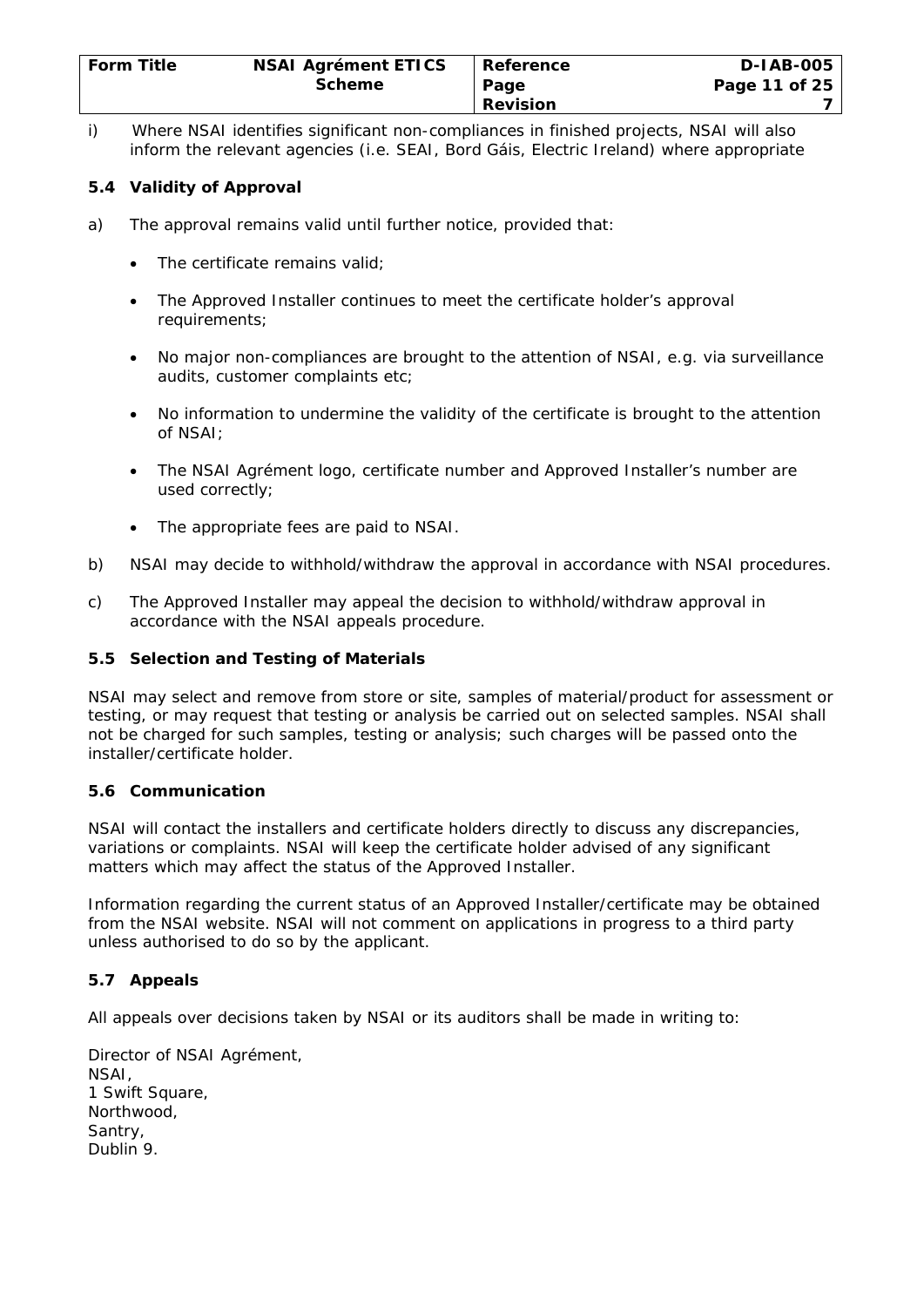| <b>Form Title</b> | <b>NSAI Agrément ETICS</b> | Reference       | <b>D-IAB-005</b> |
|-------------------|----------------------------|-----------------|------------------|
|                   | <b>Scheme</b>              | Page            | Page 12 of 25    |
|                   |                            | <b>Revision</b> |                  |

It is essential that this communication states the grounds and detailed reasons for the appeal. Any documents referred to in the appeal should, where possible, be attached to the appeal. The appeal should be signed by the appellant or a properly authorised representative of the appellant.

On receipt of the appeal, the Director shall acknowledge receipt of the appeal within 20 working days, together with an indication of the likely timescale for the provision of their decision.

The investigation of the appeal shall include a reassessment of the course of events leading up to the appeal and the verification of the facts involved in the case. The investigation may include communicating with all the parties involved including the appellant.

# **5.8 Complaint Procedure**

If an installer, certificate holder, or homeowner wishes to complain to NSAI about the workmanship of an NSAI registered installer or NSAI certified system supplier, this complaint must be submitted in writing to NSAI or one of their auditors, preferably via email. The complaint must include the following information:

- Name of the installer/system supplier the complaint is against.
- Full details of the reason for complaint. Photographs clearly showing the issue(s) must be included with the complaint.
- Site address(es) where the poor workmanship has taken place.

Upon receipt of a complaint against an installer, NSAI will contact both the installer the complaint is against and the system supplier for that installer, notifying them of the details of the complaint and requesting a response to the issues raised within 2 weeks. Upon receipt of a complaint against a system supplier, NSAI will contact that system supplier, notifying them of the details of the complaint and requesting a response to the issues raised within 2 weeks. Where possible, NSAI will visit the site(s) to confirm the complaint, and where necessary, will request remedial action be taken by the installer and/or system supplier. NSAI will also notify SEAI where appropriate of any valid complaints received for work conducted under the Better Energy Homes grant scheme.

Please note that where an installer does not wish to complain to NSAI directly, they may submit their complaint to their system supplier who can then pass on the complaint to NSAI without naming the installer making the complaint.

# **6 Fees and Invoicing**

NSAI will invoice the applicant/Approved Installer at the address specified in the application form for:

- Annual registration;
- Surveillance audits;
- Additional audits (if required);
- Sampling/testing (if required).

The schedule of fees is shown below. Non-payment of fees will result in withdrawal of the approval and in the removal of the installer from the list of registered installers.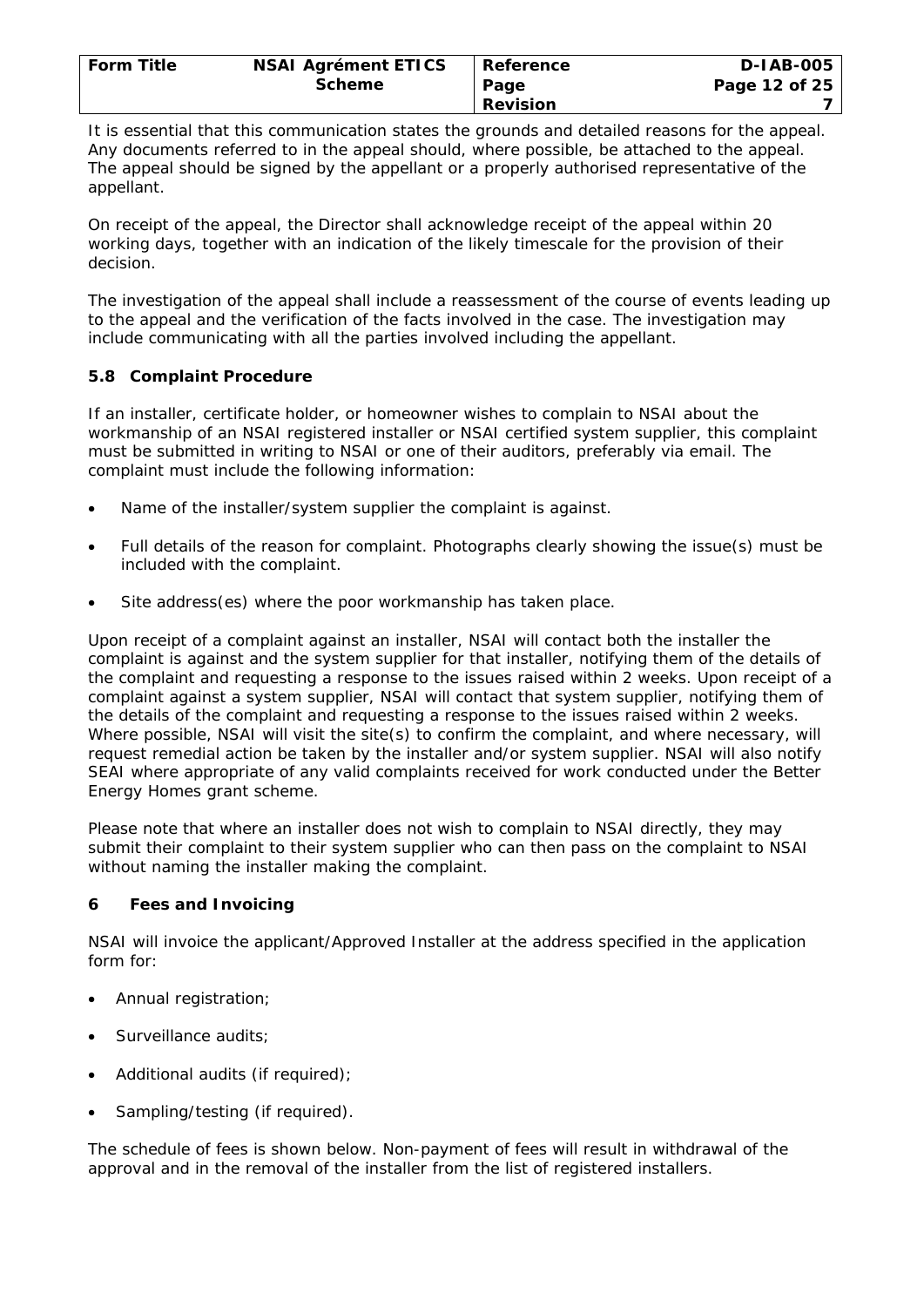| <b>Form Title</b> | <b>NSAI Agrément ETICS</b> | Reference       | <b>D-IAB-005</b> |
|-------------------|----------------------------|-----------------|------------------|
|                   | <b>Scheme</b>              | Page            | Page 13 of 25    |
|                   |                            | <b>Revision</b> |                  |

| Fee Classification <sup>*</sup>                                                                                                       |         |
|---------------------------------------------------------------------------------------------------------------------------------------|---------|
| Application and assessment fee for single certificate                                                                                 | €2200** |
| Application and assessment fee for each additional certificate                                                                        | €550**  |
| Application and assessment fee for each additional crew (i.e.<br>Supervisor)                                                          | €550**  |
| Annual Registration fee                                                                                                               | €100    |
| Annual Surveillance audit fee                                                                                                         | €1100** |
| All charges are subject to VAT at 23%.<br>** The above fees are based on the assumption that the assessment will require at least and |         |

The above fees are based on the assumption that the assessment will require at least one site visit to be completed, and are subject to change based on the number of audits to be conducted, number of crews to be assessed etc. NSAI reserves the right where an assessment is protracted or where additional audits are required for reasons beyond its control to charge additional fees.

In the event of an application being withdrawn by the applicant before an audit (Stage 1, 2 or 3) has taken place, the applicant will receive a refund of the monies paid to NSAI minus an administration fee of €250 plus VAT.

# **7 Marking and Labelling**

In accordance with NSAI procedures, an Approved Installer will be permitted to use their unique NSAI Agrément logo, which includes:

- a) The NSAI Agrément logo.
- b) The classification "ETICS Approved Installer" or "ETICS Approved Installer (Multi-Storey)".
- c) The name(s) of the NSAI Agrément approved ETICS the installer is approved for.
- d) The Approved Installer's name.
- e) The Approved Installer's number.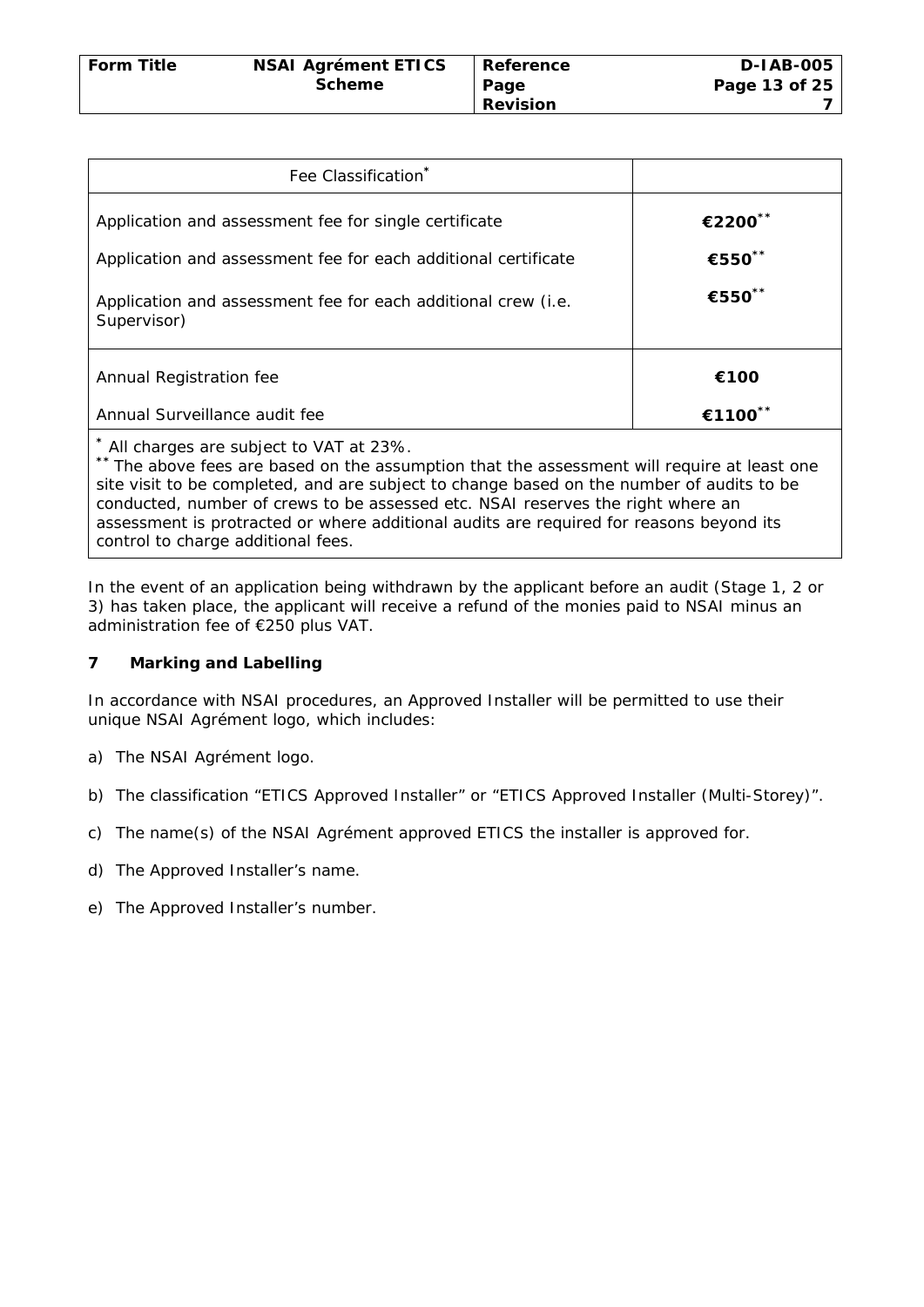| <b>Form Title</b> | <b>NSAI Agrément ETICS</b> | Reference       | <b>D-IAB-005</b> |
|-------------------|----------------------------|-----------------|------------------|
|                   | <b>Scheme</b>              | Page            | Page 14 of 25    |
|                   |                            | <b>Revision</b> |                  |

#### **Appendix A Guidance Notes**

These notes have been prepared by NSAI as a supplementary checklist/guidance to the specific requirements of the ETICS scheme and the SEAI Better Energy Homes Scheme, and are not a substitute or alternative to the requirements of the schemes.

**Training Certificates**  Training certificates are to be issued by the certificate holder to ETICS Supervisors and Operatives who have succeeded in their training course. Training certificates should contain at least the following information: • Name of certificate holder issuing the training certificate. NSAI Agrément certificate number of the system. • Name of trainee. • Date. • Grade of trainee - Operative or Supervisor. • Category of training – Approved Installer or Approved Installer (Multi-Storey). **ID** ID cards are to be issued by the certificate holder to ETICS Supervisors and Operatives who have succeeded in their training course. ID Cards should contain at least the following information: • Name of certificate holder issuing the card. • NSAI Agrément certificate number of the system. • Photo of card holder. • Name of card holder. Supervisor or Operative grade. • Approved Installer or Approved Installer (Multi-Storey). • Expiry date of card (to be up to maximum of 3 years from date of issue). **NSAI Agrément Certificates**  Installers are required to have a copy of the NSAI Agrément Certificate(s) for the system(s) which they install. **NSAI Agrément Approval Scheme (ETICS)**  Installers are required to have a copy of the latest NSAI Agrément Approval Scheme – Installers of External Thermal Insulating Composite Systems (ETICS). Installers should be familiar with the contents of the document and particularly Section 4.2. **Installation / Design Manual**  Installers are required to have a copy of the technical literature and instruction manuals issued by the certificate holder(s) of the system(s) they are installing, which should contain sufficient information to cover all the typical details of system selection, materials, best practice design and application, repairs and maintenance. **IS EN 13914-1** Installers are recommended to keep a copy for reference of IS EN 13914-1: 2005; *Design, Preparation and Application of External Rendering and Internal Plastering*. The certificate holder can source the document from NSAI. **Register of Installations**  Installers are required to maintain a register of all current and completed installations to include at least the following information: • Client name. Client contact details – address and phone number. • Address of installation (if different). • ETICS Supervisor. • System name & certificate number.

• Date of commencement and completion.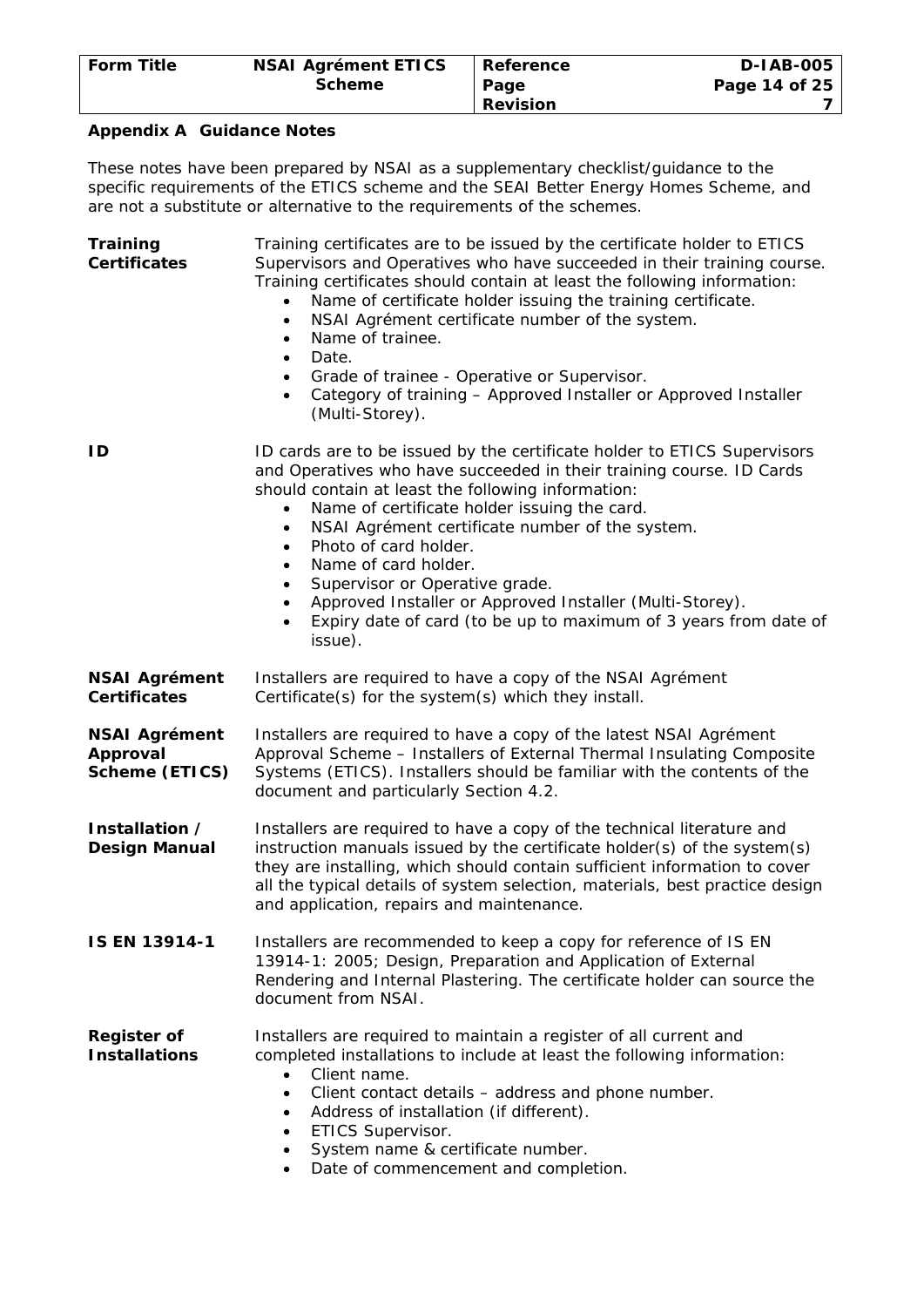| <b>Form Title</b> | <b>NSAI Agrément ETICS</b> | Reference       | <b>D-IAB-005</b> |
|-------------------|----------------------------|-----------------|------------------|
|                   | <b>Scheme</b>              | Page            | Page 15 of 25    |
|                   |                            | <b>Revision</b> |                  |

| <b>Complaints</b>                              | Installers should have a method statement for dealing with complaints.<br>This statement should note at least the following information:<br>All complaints to be reported/referred to a nominated complaints<br>$\bullet$<br>manager.<br>Complaints and outcomes to be recorded on a complaints record<br>$\bullet$<br>form.<br>Where the complaint relates to a technical or performance issue,<br>$\bullet$<br>the certificate holder is to be informed of the complaint by the<br>installer. In that case the certificate holder will be involved in<br>resolution of the complaint.<br>The complaints manager will visit the site and discuss the issue<br>$\bullet$<br>with the complainant.<br>The complaints manager, installer and certificate holder will use<br>$\bullet$<br>their best efforts to resolve the complaint.                                                                         |
|------------------------------------------------|-------------------------------------------------------------------------------------------------------------------------------------------------------------------------------------------------------------------------------------------------------------------------------------------------------------------------------------------------------------------------------------------------------------------------------------------------------------------------------------------------------------------------------------------------------------------------------------------------------------------------------------------------------------------------------------------------------------------------------------------------------------------------------------------------------------------------------------------------------------------------------------------------------------|
|                                                | The complaints record form should include at least the following<br>information:<br>Date complaint received.<br>$\bullet$<br>Name of complaints manager responsible for dealing with<br>$\bullet$<br>complaint.<br>Name of complainant.<br>٠<br>Contact details of complainant – address and phone number.<br>$\bullet$<br>Address of site of complaint.<br>$\bullet$<br>Details of complaint.<br>$\bullet$<br>Photos as appropriate.<br>$\bullet$<br>Details of certified system being installed.<br>$\bullet$<br>Materials records/batches as appropriate.<br>$\bullet$<br>The action required to resolve complaint and the person or<br>$\bullet$<br>company who is responsible for that action.<br>Action required preventing recurrence of the problem.<br>٠<br>Record of complaint manager's letter of closure to complainant.<br>$\bullet$<br>Authorised signature of closure and date.<br>$\bullet$ |
| <b>Team Structure</b>                          | Installers are required to keep a record of their team structure which<br>should contain at least the following information:<br>The name of the company<br>The name of the individual responsible for the overall ETICS<br>scheme.<br>The personnel trained as supervisors, showing which system<br>each is trained for.<br>The personnel trained as operatives showing which system each<br>$\bullet$<br>is trained for.                                                                                                                                                                                                                                                                                                                                                                                                                                                                                   |
| <b>Health &amp; Safety</b><br><b>Statement</b> | Installers are required to comply with the requirements of HSA and<br>Health, Safety & Welfare at Work legislation. Installers are required to<br>have a current Health & Safety Statement.<br>Installers will also find it useful to have a brief H&S risk assessment<br>method statement addressing the typical issues in domestic ETICS<br>installations, modified as appropriate for particular hazards/risks in<br>individual sites, for the protection of staff, occupants, neighbours,<br>public.                                                                                                                                                                                                                                                                                                                                                                                                    |
| <b>Job Records</b>                             | Installers should maintain a file for each job which will include at least                                                                                                                                                                                                                                                                                                                                                                                                                                                                                                                                                                                                                                                                                                                                                                                                                                  |

the following information: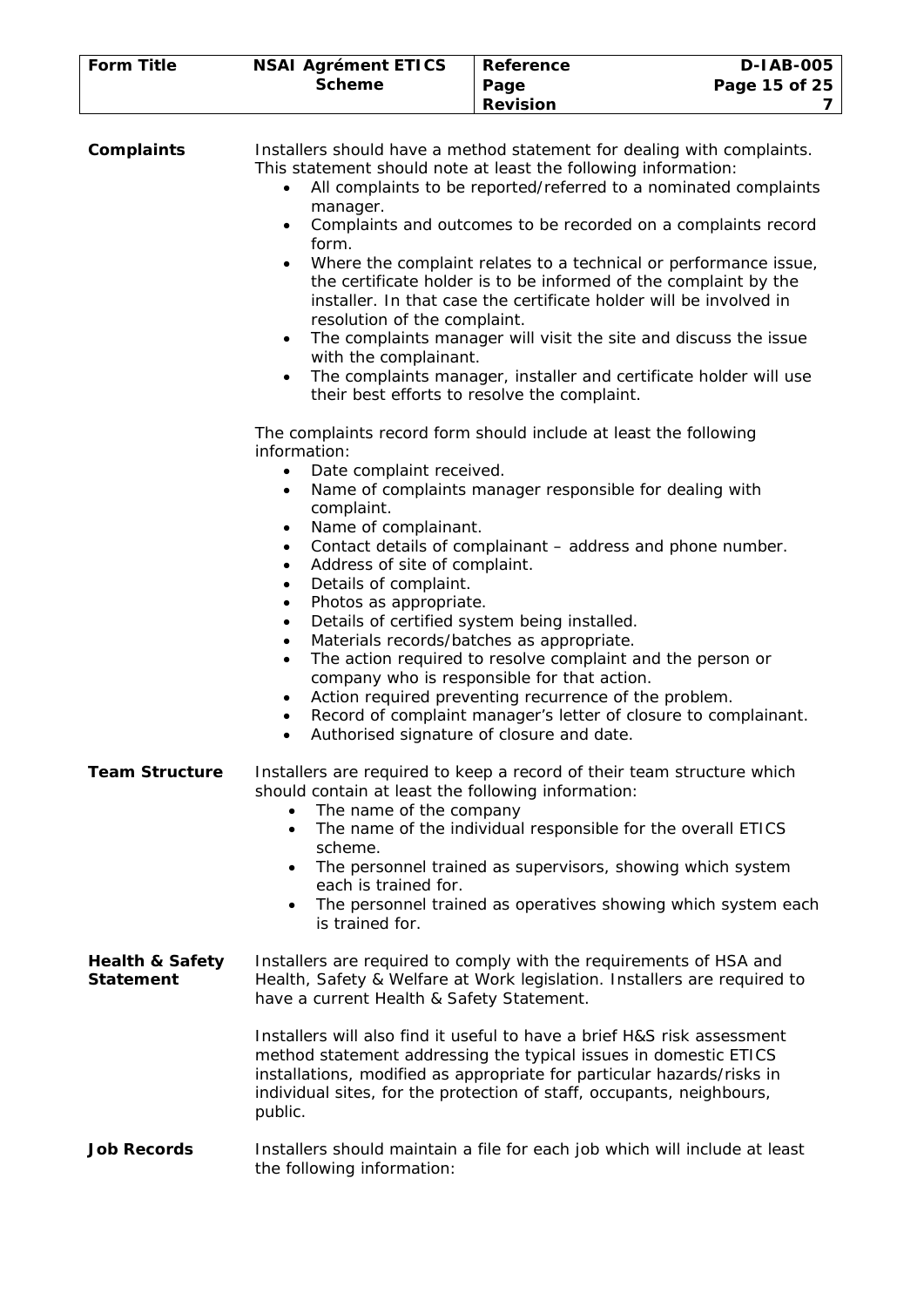| <b>Form Title</b>  | <b>NSAI Agrément ETICS</b>                           | Reference                                                                                                                                 | D-1AB-005     |
|--------------------|------------------------------------------------------|-------------------------------------------------------------------------------------------------------------------------------------------|---------------|
|                    | <b>Scheme</b>                                        | Page                                                                                                                                      | Page 16 of 25 |
|                    |                                                      | <b>Revision</b>                                                                                                                           | 7             |
|                    | Site Package, to include:<br>$\bullet$               |                                                                                                                                           |               |
|                    | Site Survey Sheets.<br>O<br>Project Specific Design. |                                                                                                                                           |               |
|                    | O<br>$\circ$                                         | Standard documentation (can be used repeatedly on other                                                                                   |               |
|                    | sites)                                               |                                                                                                                                           |               |
|                    | ٠                                                    | NSAI Agrément certificate                                                                                                                 |               |
|                    | Standard specifications<br>п                         |                                                                                                                                           |               |
|                    | Product data sheets<br>٠                             |                                                                                                                                           |               |
|                    | Quotations/Invoices.<br>$\bullet$                    |                                                                                                                                           |               |
|                    | Product traceability records.<br>٠<br>٠              | Photos of before, during and completion of installation.                                                                                  |               |
|                    | Check sheets/Inspection Records.<br>$\bullet$        |                                                                                                                                           |               |
|                    | $\bullet$                                            | Home Owners Manual (job specific data only).                                                                                              |               |
|                    |                                                      | Details of the contents of those documents are described in this                                                                          |               |
|                    | document.                                            |                                                                                                                                           |               |
| <b>Site Survey</b> |                                                      | Site survey sheets should record conditions found on site prior to                                                                        |               |
| <b>Sheets</b>      |                                                      | commencement and identify and record an appropriate solution. The site                                                                    |               |
|                    |                                                      | survey sheet should be referred to throughout the job with confirmation                                                                   |               |
|                    |                                                      | that measures have been implemented recorded on check sheets /                                                                            |               |
|                    | following information:                               | inspections. The site survey notes should identify and record at least the                                                                |               |
|                    | Date of survey.<br>$\bullet$                         |                                                                                                                                           |               |
|                    | Surveyor's name.<br>$\bullet$                        |                                                                                                                                           |               |
|                    | Clients name and contact details.<br>٠               |                                                                                                                                           |               |
|                    | Site address.                                        |                                                                                                                                           |               |
|                    | Planning Permission status:                          | Consideration of proposed external wall insulation relative to                                                                            |               |
|                    | $\circ$                                              | Is the proposed work exempted development (from the                                                                                       |               |
|                    |                                                      | requirement to seek planning permission) as defined                                                                                       |               |
|                    |                                                      | "development consisting of the carrying out of works for                                                                                  |               |
|                    |                                                      | the maintenance, improvement or other alteration of any                                                                                   |               |
|                    |                                                      | structure, being works which affect only the interior of                                                                                  |               |
|                    |                                                      | the structure or which do not materially affect the<br>external appearance of the structure so as to render the                           |               |
|                    |                                                      | appearance inconsistent with the character of the                                                                                         |               |
|                    |                                                      | structure or of neighbouring structures" (reference clause                                                                                |               |
|                    |                                                      | 4 (1) (h) Planning and Development Act, 2000 - SI 30 of                                                                                   |               |
|                    | 2000)?                                               |                                                                                                                                           |               |
|                    | $\circ$                                              | Is the building a protected or proposed protected                                                                                         |               |
|                    |                                                      | structure or is it located in an area of architectural<br>conservation? If there is a possibility of this being so,                       |               |
|                    |                                                      | seek expert advice or contact the Local Authority.                                                                                        |               |
|                    | ٠                                                    | Health & Safety issues including access to complete works.                                                                                |               |
|                    | ٠                                                    | Details of building form and dimensions, including sketches of                                                                            |               |
|                    | each external wall.                                  |                                                                                                                                           |               |
|                    | Photos as appropriate.<br>٠                          |                                                                                                                                           |               |
|                    | ٠<br>$\bullet$                                       | Party/separating walls and floors requiring fire barriers.<br>Fire separation requirements at boundary                                    |               |
|                    | $\bullet$                                            | Exposure to impact (parking, ballgames, vandalism etc.) and                                                                               |               |
|                    |                                                      | establish impact resistance category required.                                                                                            |               |
|                    | $\bullet$                                            | Exposure to heat (barbeque, bonfires etc).                                                                                                |               |
|                    | $\bullet$                                            | Close or abutting elements that could induce moisture or require                                                                          |               |
|                    |                                                      | special consideration, including garden walls.                                                                                            |               |
|                    | $\bullet$                                            | Details of wall construction including an inspection of the tops of<br>cavity or hollow block walls (at wall plate and sloping gables) to |               |
|                    |                                                      |                                                                                                                                           |               |
|                    |                                                      |                                                                                                                                           |               |
|                    |                                                      |                                                                                                                                           |               |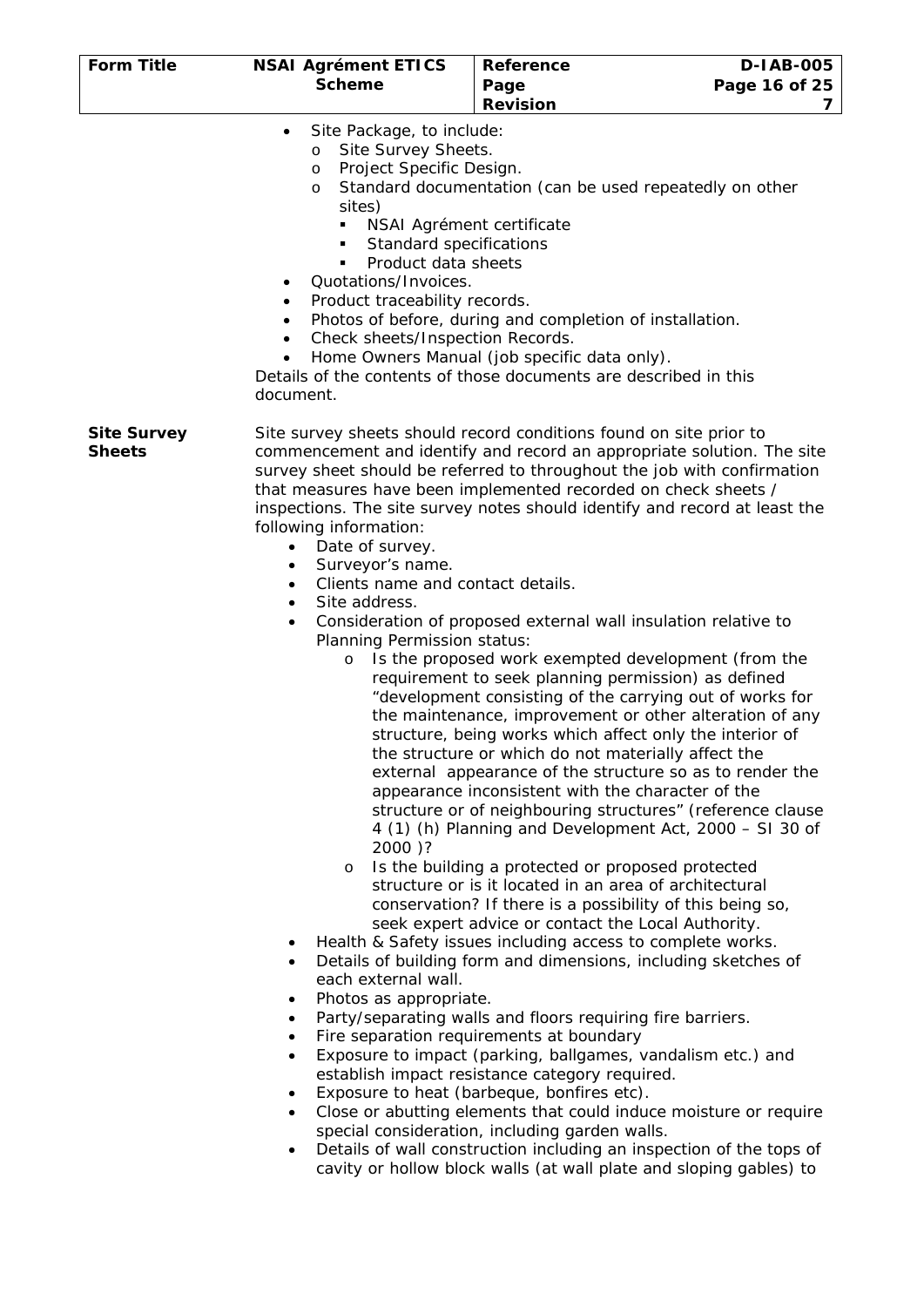| <b>Form Title</b>                 | <b>NSAI Agrément ETICS</b><br><b>Scheme</b>                                                                                                                                                                                                                                                                                                                                                                                                                                                                                                                                                                                                                                                                                                                                                                                                                                                  | Reference<br>Page<br><b>Revision</b>                                                                                                                                                                                                                                                                                                                                                                                                                                                                                                                                                                                                                                                                                                                                                                                                                                                 | <b>D-IAB-005</b><br>Page 17 of 25<br>7 |
|-----------------------------------|----------------------------------------------------------------------------------------------------------------------------------------------------------------------------------------------------------------------------------------------------------------------------------------------------------------------------------------------------------------------------------------------------------------------------------------------------------------------------------------------------------------------------------------------------------------------------------------------------------------------------------------------------------------------------------------------------------------------------------------------------------------------------------------------------------------------------------------------------------------------------------------------|--------------------------------------------------------------------------------------------------------------------------------------------------------------------------------------------------------------------------------------------------------------------------------------------------------------------------------------------------------------------------------------------------------------------------------------------------------------------------------------------------------------------------------------------------------------------------------------------------------------------------------------------------------------------------------------------------------------------------------------------------------------------------------------------------------------------------------------------------------------------------------------|----------------------------------------|
|                                   | ensure walls are sealed.<br>$\bullet$<br>boroscope).<br>Details at roof/wall junction.<br>$\bullet$<br>Detail at floor/DPC level.<br>$\bullet$<br>Evidence of dampness in walls.<br>$\bullet$<br>$\bullet$<br>runoff.<br>٠<br>$\bullet$<br>Surface/render/paint condition.<br>٠<br>٠<br>Cracks and movement joints.<br>٠<br>٠<br>$\bullet$<br>Adequacy of roof overhangs<br>٠<br>Details of abutting roofs.<br>٠<br>Architectural features.<br>$\bullet$<br>$\bullet$<br>Room ventilators and extractors.<br>$\bullet$<br>Details of services at external walls;<br>Flues and chimneys.<br>$\circ$<br>$\circ$<br>$\circ$<br>$\circ$<br>$\circ$<br>rods/boxes.<br>$\circ$<br>$\circ$<br>$\circ$<br>$\circ$<br>O<br>ground features.<br>Other.<br>$\circ$<br>$\bullet$<br>gates or hanging baskets etc.<br>Issues raised by client.<br>$\bullet$<br>Other exceptional conditions.<br>$\bullet$ | Confirm details of existing cavity/dry lining insulation (e.g.<br>Exceptional moisture on wall such as significant roof rain water<br>Plant growth and residues requiring sterilising/cleaning off.<br>Structural condition (pull test if appropriate).<br>Decorative bonded slips or facings material.<br>Details of openings and reveals; doors and windows.<br>Window sill and door threshold conditions.<br>Building ventilators for roof and subfloor.<br>Rain water pipes and outlets.<br>Foul and waste pipes and outlets.<br>Gas pipes, brackets and meter housing.<br>ESB cables, brackets, meter housing and earth<br>Outside lights and sockets.<br>NTL/telecoms cables and fittings.<br>Satellite dishes and cables.<br>Alarm boxes and cables.<br>Affected gulleys, AJs, manholes and other covers or<br>Structural fixings such as awnings, clothes lines, hose-reels, |                                        |
| <b>Project Specific</b><br>Design | Certificate holders must develop a project specific design for each<br>installation. The following information should be considered for inclusion:<br>Client name and contact details.<br>$\bullet$<br>Site address.<br>$\bullet$<br>٠<br>$\bullet$<br>Adhesives.<br>$\circ$<br>Fixings.<br>$\circ$<br>$\circ$                                                                                                                                                                                                                                                                                                                                                                                                                                                                                                                                                                               | Response to specific issues identified in site survey.<br>Specific identification of all materials to be used:<br>Insulation statement with description of each insulation<br>type, thickness and thermal resistance, including a U-                                                                                                                                                                                                                                                                                                                                                                                                                                                                                                                                                                                                                                                 |                                        |

- value calculation (completed by a competent person) for the particular complete wall construction.
- o Description of insulation at thermal bridges.
- o Basecoats.
- o Mesh.
- o Primers and finish coats.
- o Sills.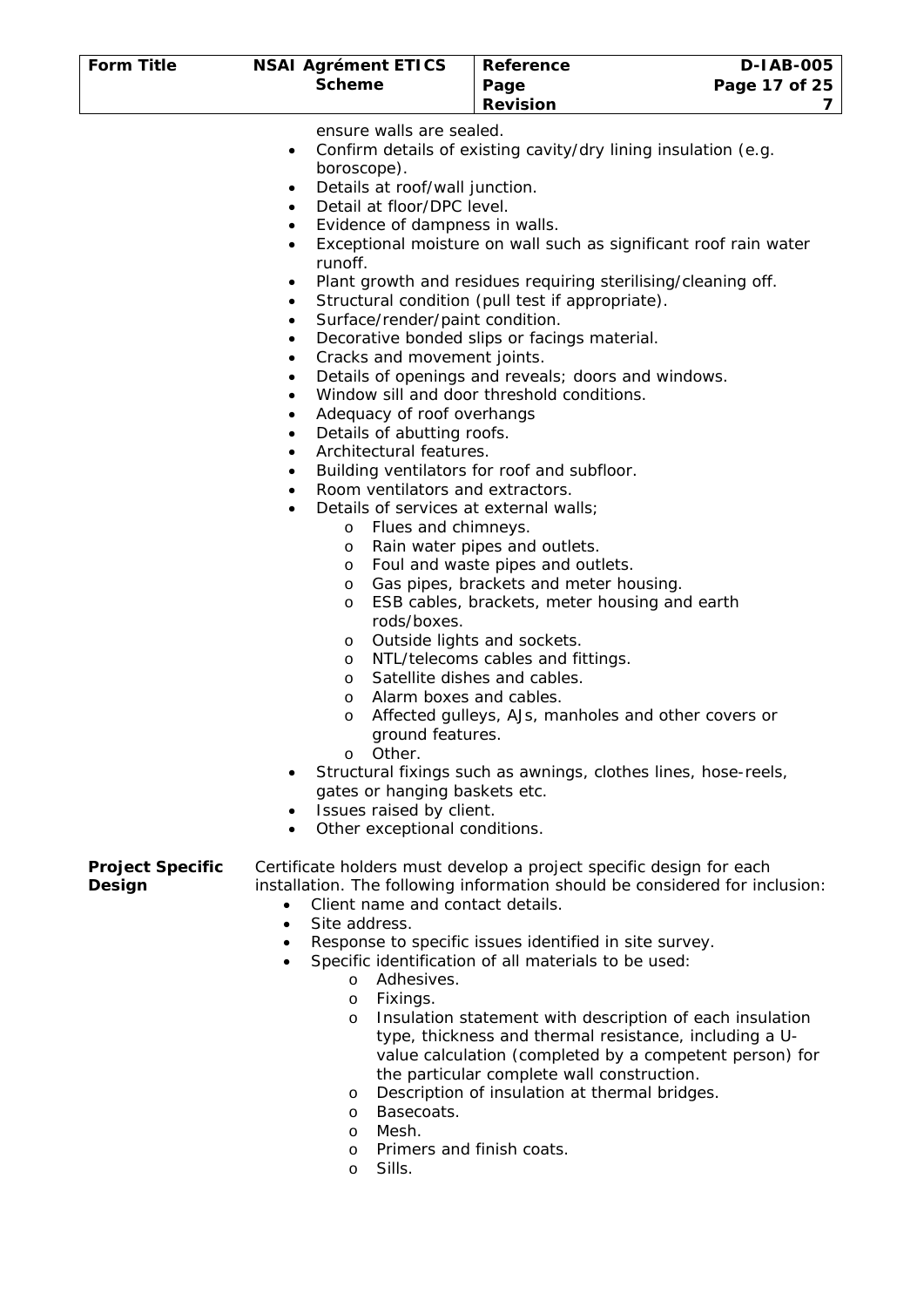| <b>Form Title</b> | <b>NSAI Agrément ETICS</b>                                                                                                                                                                                                                                                                                                                                                                                              | <b>Reference</b>                                                                                                                                                                                                                                                                                                                                                                                                                                                                                                                                                                                                                                                                                                                                             | <b>D-IAB-005</b> |
|-------------------|-------------------------------------------------------------------------------------------------------------------------------------------------------------------------------------------------------------------------------------------------------------------------------------------------------------------------------------------------------------------------------------------------------------------------|--------------------------------------------------------------------------------------------------------------------------------------------------------------------------------------------------------------------------------------------------------------------------------------------------------------------------------------------------------------------------------------------------------------------------------------------------------------------------------------------------------------------------------------------------------------------------------------------------------------------------------------------------------------------------------------------------------------------------------------------------------------|------------------|
|                   | <b>Scheme</b>                                                                                                                                                                                                                                                                                                                                                                                                           | Page                                                                                                                                                                                                                                                                                                                                                                                                                                                                                                                                                                                                                                                                                                                                                         | Page 18 of 25    |
|                   |                                                                                                                                                                                                                                                                                                                                                                                                                         | <b>Revision</b>                                                                                                                                                                                                                                                                                                                                                                                                                                                                                                                                                                                                                                                                                                                                              | 7                |
|                   | Accessories.<br>$\circ$<br>٠<br>$\bullet$<br>$\circ$<br>Impact resistance<br>O<br>O<br>walls.<br>O<br>O<br>Surface preparation.<br>O<br>Movement joints.<br>O<br>O<br>Reveals at openings.<br>O<br>Detailing at abutments.<br>O<br>Surface features.<br>O<br>O<br>Room ventilation.<br>O<br>O<br>O<br>Fixtures and fittings.<br>O<br><b>Exceptional items</b><br>O<br>measures to be applied.                           | Method statement for the installation of the materials.<br>Specification/detail drawings in response to all special features of<br>the building as identified in the site survey and particularly:<br>Fire barriers/fire resistance of walls close to boundaries.<br>Treatment of openings at top of cavity or hollow block<br>Details at eaves and DPC level.<br>Moisture, dampness, weepholes<br>Window sills and door thresholds.<br>Building ventilation – roof and sub-floor.<br>Building services - as identified from survey.<br>Ground, gulleys and covers.<br>Description of areas not receiving external wall insulation,<br>outlining the reason for the omission and alternative insulation<br>Description of special provisions for maintenance |                  |
| Quotation         | information:<br>Installers name and contact details<br>Date<br>$\bullet$<br>Client name<br>٠<br>Site address<br>٠<br>Materials outline description<br>$\bullet$<br>General and local U-values achieved<br>$\bullet$<br>Reveal insulation standard<br>$\bullet$<br>Sill treatment<br>$\bullet$<br>$\bullet$<br>about SEAI requirements)<br>client.<br>Terms of Warranty<br>Price: Net, VAT and gross total.<br>$\bullet$ | Clear information in a quotation will benefit both the client and installer.<br>It is recommended that quotations should contain sufficient detail to<br>summarise a proposal to client, including at least the following<br>System description and NSAI Agrément number<br>Insulation to continue above (preferred) eaves or stop below<br>Insulation to continue below (preferred) DPC or stop at DPC<br>Areas omitted (note that the installer should inform the client<br>Installers attendances included or required to be provided by                                                                                                                                                                                                                  |                  |
| <b>Invoices</b>   | should contain at least the following information:                                                                                                                                                                                                                                                                                                                                                                      | Clear information in an invoice will benefit both the client and installer.<br>It is recommended that invoices must be on installer's letterhead and                                                                                                                                                                                                                                                                                                                                                                                                                                                                                                                                                                                                         |                  |

- Client name
- Site address
- Reference to the quotation
- Statement of stage reached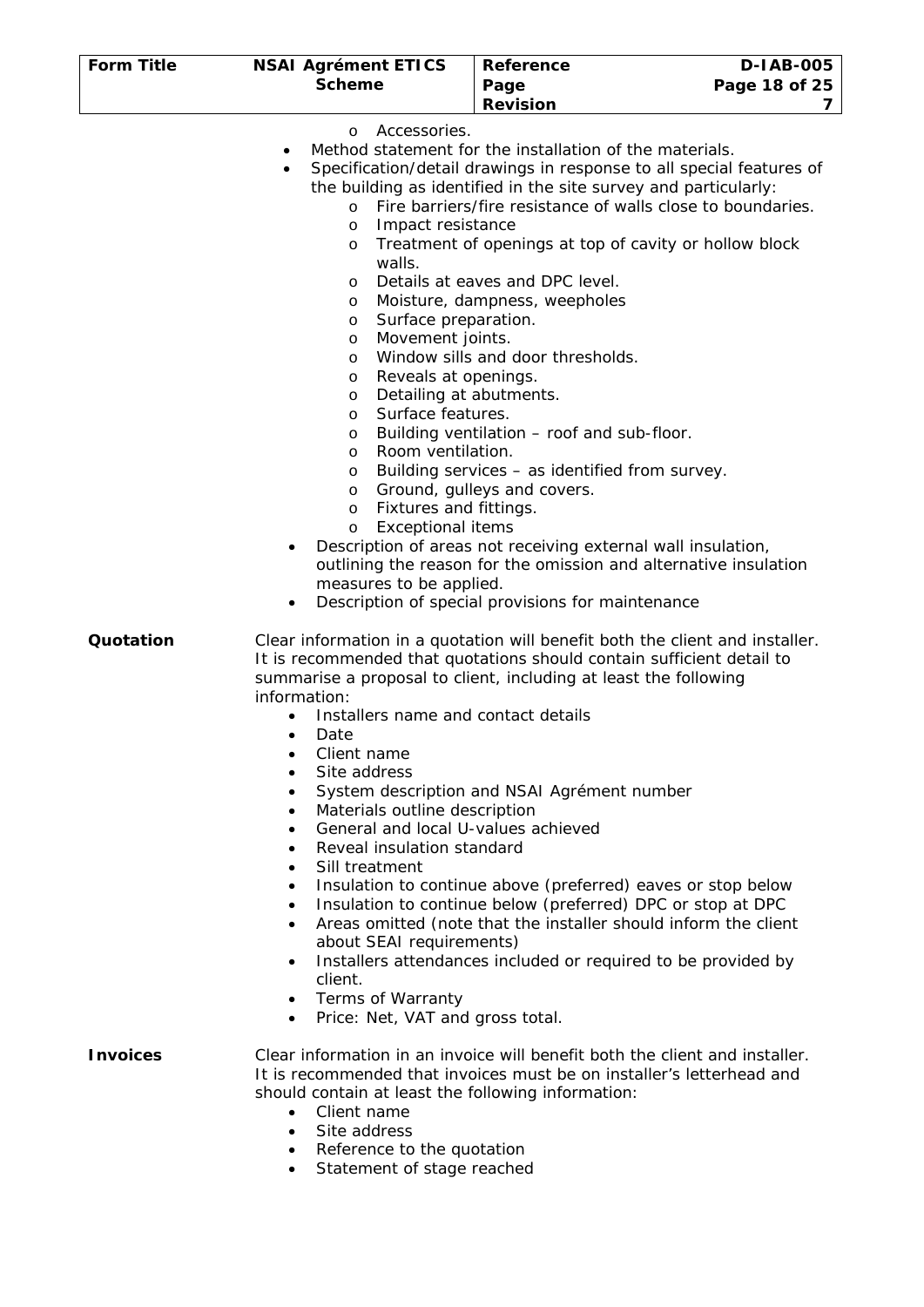| <b>Form Title</b>                                                 | <b>NSAI Agrément ETICS</b><br><b>Scheme</b>                                                                                                                                                                                                                                                                                                                                                                                                                                                                                                                    | Reference<br>Page                                                                                                                                                                                                                                                                                                                                                                                                                                                                                                                                                                                                                                                                                                                                                                                                                                                                                                                                                                                                                                                                                                                                                                                                                                                                                                               | <b>D-IAB-005</b><br>Page 19 of 25 |
|-------------------------------------------------------------------|----------------------------------------------------------------------------------------------------------------------------------------------------------------------------------------------------------------------------------------------------------------------------------------------------------------------------------------------------------------------------------------------------------------------------------------------------------------------------------------------------------------------------------------------------------------|---------------------------------------------------------------------------------------------------------------------------------------------------------------------------------------------------------------------------------------------------------------------------------------------------------------------------------------------------------------------------------------------------------------------------------------------------------------------------------------------------------------------------------------------------------------------------------------------------------------------------------------------------------------------------------------------------------------------------------------------------------------------------------------------------------------------------------------------------------------------------------------------------------------------------------------------------------------------------------------------------------------------------------------------------------------------------------------------------------------------------------------------------------------------------------------------------------------------------------------------------------------------------------------------------------------------------------|-----------------------------------|
|                                                                   |                                                                                                                                                                                                                                                                                                                                                                                                                                                                                                                                                                | <b>Revision</b>                                                                                                                                                                                                                                                                                                                                                                                                                                                                                                                                                                                                                                                                                                                                                                                                                                                                                                                                                                                                                                                                                                                                                                                                                                                                                                                 | 7                                 |
| Product<br>Traceability<br><b>Records</b>                         | $\bullet$<br>as material is delivered.                                                                                                                                                                                                                                                                                                                                                                                                                                                                                                                         | Reference to any variation or amount to be retained/withheld<br>Invoice amount: Net, VAT and gross total.<br>Installers are required to retain sufficient delivery dockets/labels/batch<br>numbers to be able to allow identification of the correct source of all<br>materials and the batches of materials used (for reference in the event<br>of a defect). In practice, unless delivery dockets record batch numbers<br>and date of manufacture, installers will have to record the information                                                                                                                                                                                                                                                                                                                                                                                                                                                                                                                                                                                                                                                                                                                                                                                                                             |                                   |
| Check sheets /<br><b>Inspection</b><br>Records /<br><b>Photos</b> | include at a minimum:<br>$\bullet$<br>job.<br>Plinth<br>$\circ$<br>Walls<br>$\circ$<br>Window sill<br>$\circ$<br>Reveals<br>$\circ$<br>Flashings<br>$\circ$<br>Abutments<br>$\circ$<br>Beads and sealants<br>$\circ$<br>$\circ$<br>corners<br>$\circ$<br>flues<br>$\circ$<br>$\circ$<br>Surface fixtures<br>$\circ$<br>$\circ$<br>A form recording:<br>Date of inspection.<br>O<br>Site address.<br>$\circ$<br>O<br>O<br>Complete.<br>O<br>stage.<br>Conditions:<br>$\circ$<br>٠<br>of site.<br>٠<br>٠<br>permitted.<br>$\circ$<br>checklist).<br>٠<br>$\circ$ | Regular site inspections should be recorded at the five key stages<br>(Preparation; Boarding; Basecoat; Finish; Completion). Installers should<br>refer to the Site Survey Sheet during this process. Items covered should<br>Photos (hard or soft copy) of overall works and special features<br>taken prior to commencement and at the five key stages of the<br>Impact resistance – mesh layer(s), stress patches at all<br>Fire resistance - boundaries, fire barriers, chimneys,<br>Ventilation - roof/wall/floor/heat producing appliances<br>Electricity/gas meter boxes/cables<br>Drains, wastes, gulleys, gutters<br>Name of supervisor doing inspection.<br>Stage reached - Preparation/Boarding/Base Coat/Finish/<br>Visits by certificate holder's representative during that<br>Weather at time and since last inspection,<br>including high/low temperature extremes.<br>Health & Safety - signage, PPE, scaffold, tidiness<br>Edge protection on flat roofs/balconies/platforms.<br>Access on adjoining property - prevented or<br>Standard Materials and Workmanship<br>Compliance with specification (standard installer's<br>Adequate storage conditions.<br>Special features of the works as identified in the site<br>survey and project specific design<br>Fire barriers/fire resistance of walls close to |                                   |
|                                                                   | boundaries.                                                                                                                                                                                                                                                                                                                                                                                                                                                                                                                                                    | Impact resistance                                                                                                                                                                                                                                                                                                                                                                                                                                                                                                                                                                                                                                                                                                                                                                                                                                                                                                                                                                                                                                                                                                                                                                                                                                                                                                               |                                   |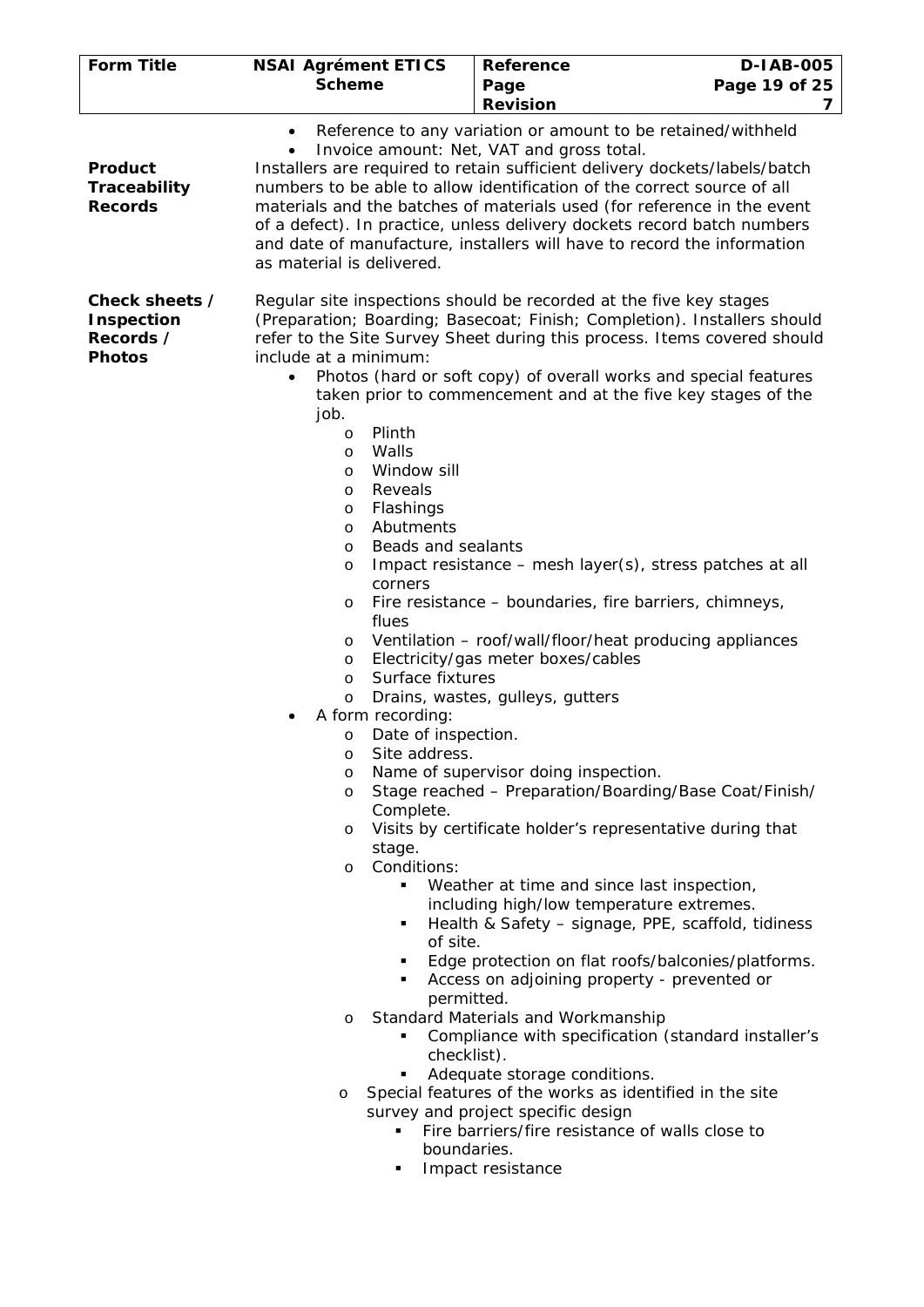| <b>Form Title</b>                   | <b>NSAI Agrément ETICS</b>                                                                                                                                                                                                                                           | Reference                                                                                                                                                                                                                                                                                                                                                                                                                                                                                                                                                                                                                                                                                                                                                                                                                                                                                                                                                                                                                                                                                                                                                                                                                                                                                                                                                                                    | <b>D-IAB-005</b> |
|-------------------------------------|----------------------------------------------------------------------------------------------------------------------------------------------------------------------------------------------------------------------------------------------------------------------|----------------------------------------------------------------------------------------------------------------------------------------------------------------------------------------------------------------------------------------------------------------------------------------------------------------------------------------------------------------------------------------------------------------------------------------------------------------------------------------------------------------------------------------------------------------------------------------------------------------------------------------------------------------------------------------------------------------------------------------------------------------------------------------------------------------------------------------------------------------------------------------------------------------------------------------------------------------------------------------------------------------------------------------------------------------------------------------------------------------------------------------------------------------------------------------------------------------------------------------------------------------------------------------------------------------------------------------------------------------------------------------------|------------------|
|                                     | <b>Scheme</b>                                                                                                                                                                                                                                                        | Page                                                                                                                                                                                                                                                                                                                                                                                                                                                                                                                                                                                                                                                                                                                                                                                                                                                                                                                                                                                                                                                                                                                                                                                                                                                                                                                                                                                         | Page 20 of 25    |
|                                     |                                                                                                                                                                                                                                                                      | <b>Revision</b>                                                                                                                                                                                                                                                                                                                                                                                                                                                                                                                                                                                                                                                                                                                                                                                                                                                                                                                                                                                                                                                                                                                                                                                                                                                                                                                                                                              | 7                |
|                                     | ٠<br>block walls.<br>٠<br>٠<br>٠<br>٠<br>٠<br>٠<br>٠<br>٠<br>٠<br>٠<br>٠<br>٠<br>٠<br>O<br>variations).<br>Issues raised by client.<br>O<br>$\circ$                                                                                                                  | Treatment of openings at top of cavity or hollow<br>Details at eaves and DPC level.<br>Moisture, dampness, weepholes<br>Surface preparation.<br>Movement joints.<br>Window sills and door thresholds.<br>Reveals at openings.<br>Detailing at abutments.<br>Surface features.<br>Building ventilation - roof and sub-floor.<br>Room ventilation.<br><b>Building services</b><br>Ground, gulleys and covers.<br>Fixtures and fittings.<br><b>Exceptional items</b><br>Installation as per design/different to design (authorised<br>Additional issues for attention.                                                                                                                                                                                                                                                                                                                                                                                                                                                                                                                                                                                                                                                                                                                                                                                                                          |                  |
| <b>Home Owners</b><br><b>Manual</b> | least the following information:<br>Site specific:<br>$\bullet$<br>$\circ$<br>contents of the manual.<br>O<br>O<br>for all elements.<br>O<br>number and email.<br>O<br>O<br>٠<br>possible.<br>٠<br>$\circ$<br>Generic:<br>O<br>O<br>Hazard warnings:<br>O<br>Ladders | The Home Owners Manual must be specific to Irish conditions and the<br>individual installation as appropriate. The site specific information should<br>be provided to the home owner in hard copy, and generic information<br>may be in digital format or hard copy - a hard copy option must be<br>offered to all home owners. The Home Owners Manual should contain at<br>A statement highlighting that this is an important<br>document that should be retained, and listing the<br>The address of the installation.<br>Description of the installation, including colour references<br>Name of installer and contact details - address, phone<br>Name of certificate holder and contact details – address,<br>phone number and email.<br>A BER information statement describing:<br>Insulation type(s), manufacturer, thickness(es),<br>thermal conductivity.<br>U-value calculation for each different wall panel<br>type. These calculations should be confirmed as<br>issued by a named competent authority. Copies of<br>suppliers calculations should be supplied where<br>Insulation at reveals - type and manufacturer,<br>thickness(es), thermal conductivity.<br>Warranty document, dated and signed by the certificate<br>holder/Installer as appropriate.<br>Copy of the NSAI Agrément certificate.<br>General information about the system installed.<br>Light/heavy fixings |                  |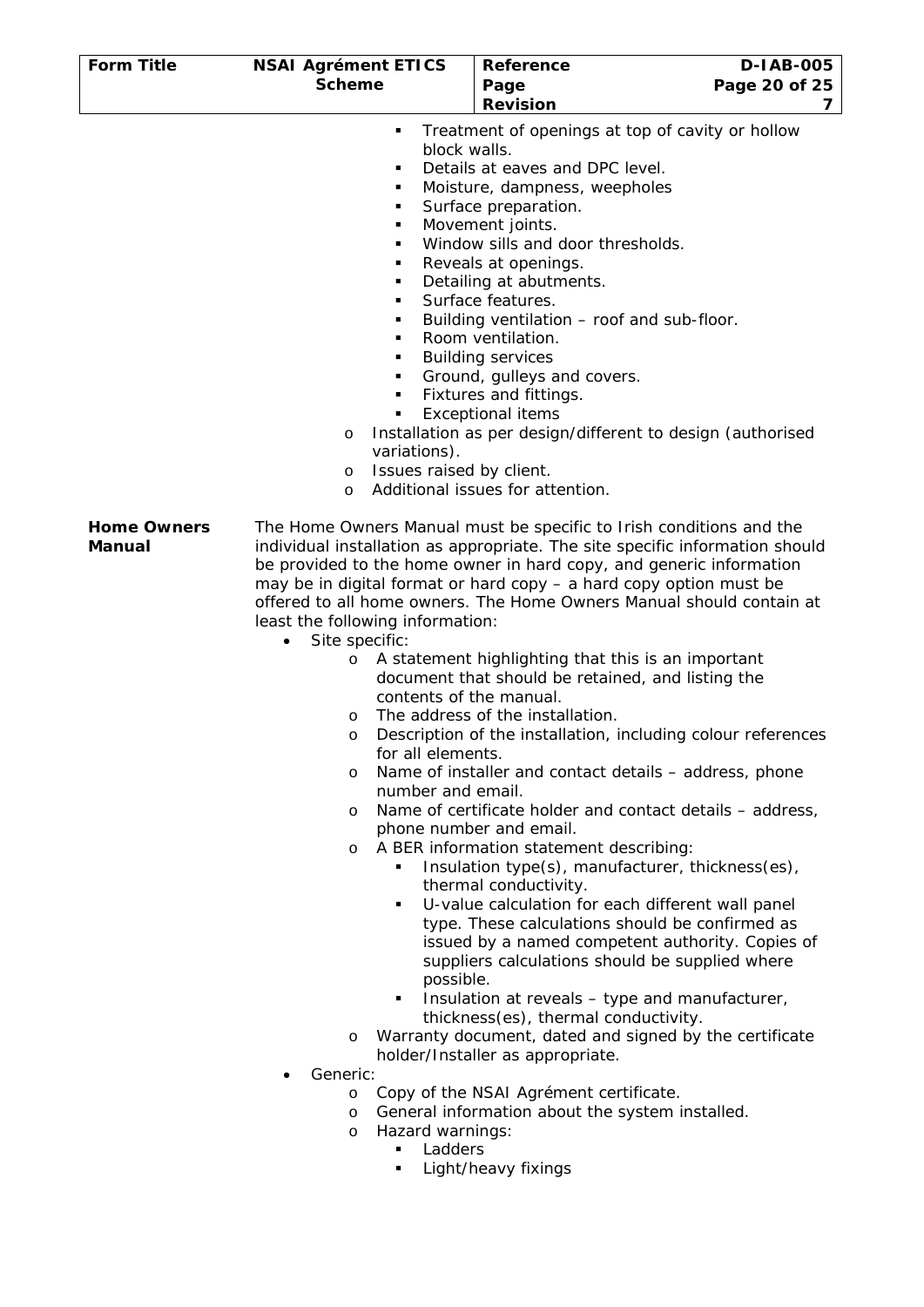| <b>Form Title</b> | <b>NSAI Agrément ETICS</b><br><b>Scheme</b> | Reference<br>Page<br><b>Revision</b> | D-1AB-005<br>Page 21 of 25                       |
|-------------------|---------------------------------------------|--------------------------------------|--------------------------------------------------|
|                   |                                             | Impact – vehicles, games etc.        | Heat damage – bonfires, barbeques, hot work etc. |

- **Plant growth, creepers on or behind ETICS.**
- o Maintenance and repair advice:
	- **Inspection** 
		- **Cleaning**
		- **Decoration**
		- Mould/algae
		- **Window/door replacement.**

Generally extraneous or irrelevant material such as specifications of other systems should not be given to the home owner.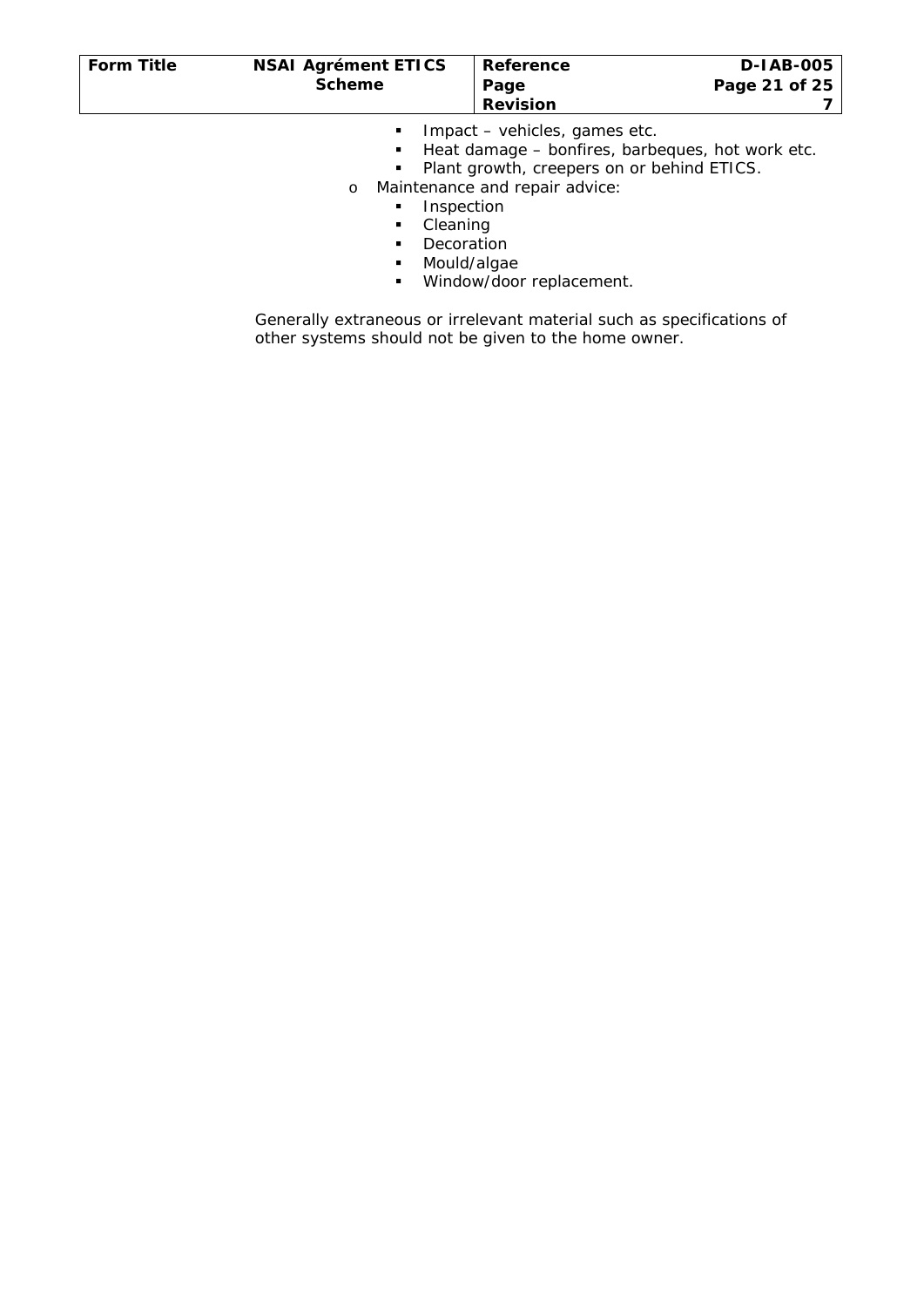### **Appendix B Ventilation**

These notes have been prepared by NSAI as a supplementary guidance to the specific requirements of NSAI Agrément certificates and the SEAI Better Energy Homes Scheme, and are not a substitute or alternative to the requirements of these documents.

Section 5 of the Better Energy Homes Scheme Contractors Code of Practice and Standards and Specifications Guidelines (Version 5.0 August 2011) states that in undertaking the works, and on the basis of the findings of an initial assessment of the home, the contractor must:

- 1. Ensure that the works to be undertaken will not compromise the existing necessary ventilation provisions in the home to the detriment of the air quality and/or living environment therein.
- 2. Inform the homeowner where it is noted that the existing necessary ventilation provisions have already been adversely affected by actions of the homeowner or other parties.
- 3. Inform the homeowner of any aspects of ventilation considered to be inadequate or potentially unsafe (particularly with rooms containing fuel burning appliances).
- 4. Make appropriate recommendations to the homeowner in respect of 2 and 3 above. It is then the responsibility of the homeowner to rectify these issues, with or without the involvement of the contractor, **before** works pertaining to the Better Energy Homes scheme can commence. (Additional wall ventilators or other ventilation provisions may be supplied by contractors as part of the refurbishment works. Where this is agreed as part of the refurbishment contract works may proceed).

There are 3 main types of ventilation that an external insulation contractor will encounter: Sub-floor ventilation, Room ventilation, and Roof ventilation.

#### **Sub-floor Ventilation**

Where a dwelling has sub-floor ventilation, this ventilation must be maintained through the external insulation using a sealed sleeve from the original wall through the external insulation and a suitable weathered vent panel fitted to the external face of the insulation board. Where a dwelling requires sub-floor ventilation and it has not been installed or it has been blocked, the contractor must notify the homeowner of this in writing, and it is then the homeowner's responsibility to take remedial action to address this **before** the works proceed unless the homeowner specifies that the contractor is to carry out the remedial action, in which case the works may proceed.

To calculate the number of ventilation opes required for sub-floor ventilation, multiply the total length of perimeter wall by the minimum ventilated opening required per metre run of wall (i.e. 1500mm<sup>2</sup>) and divide by the free air opening of the ventilator being used (e.g. 5400mm<sup>2</sup>) for a typical purpose designed telescopic wall ventilator).

#### **Room Ventilation**

Where a dwelling has adequate room ventilation, as defined by Technical Guidance Document to Part F 2002 or 2009 as appropriate of the Building Regulations, this ventilation must be maintained by the contractor using a sealed sleeve from the original wall through the external insulation and a suitable weathered vent panel fitted to the external face of the insulation board in the case of wall vents.

Where a dwelling has inadequate or no room ventilation, the contractor must notify the homeowner of this in writing, and it is then the homeowner's responsibility to take remedial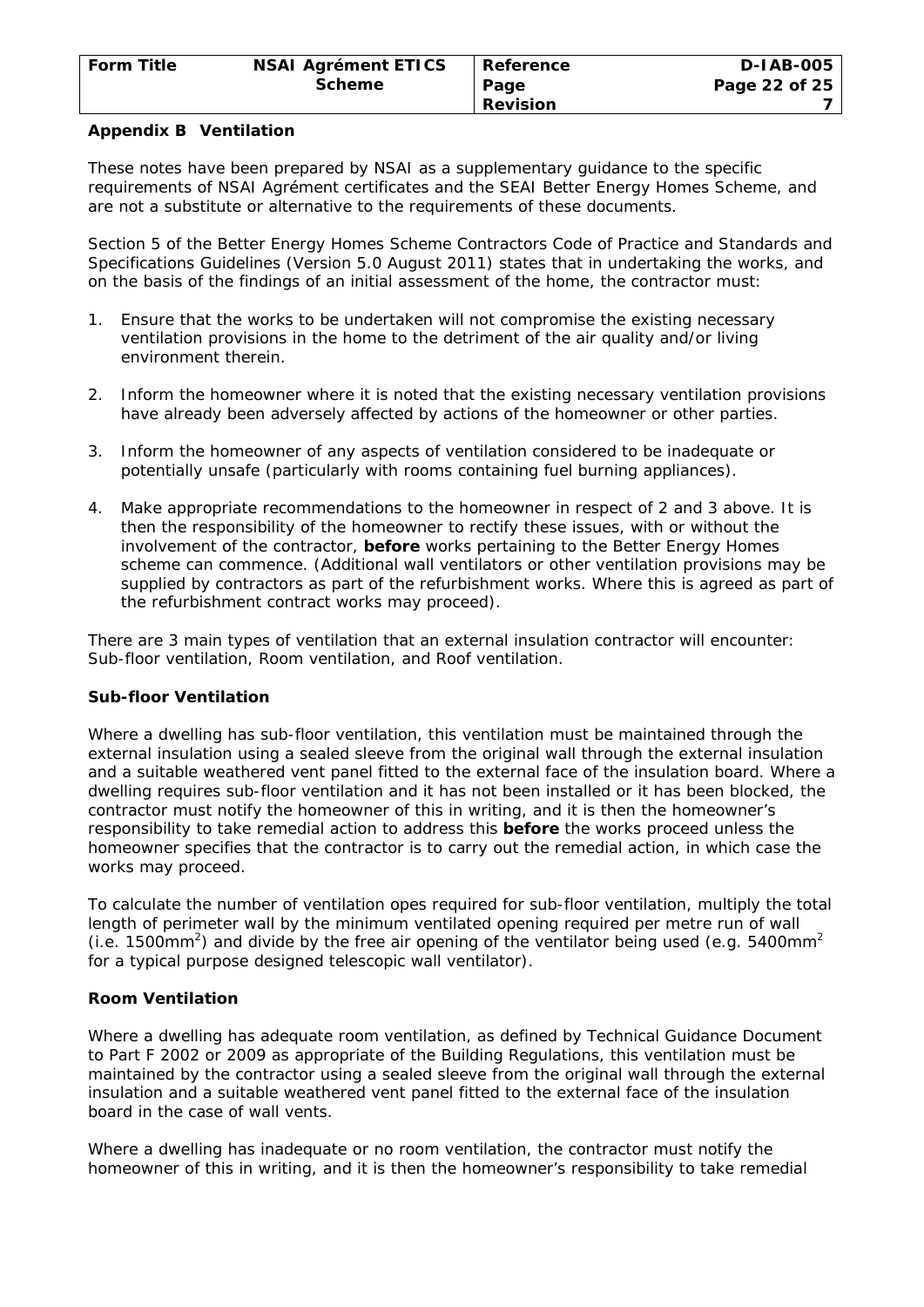| <b>Form Title</b> | <b>NSAI Agrément ETICS</b> | Reference       | <b>D-IAB-005</b> |
|-------------------|----------------------------|-----------------|------------------|
|                   |                            |                 |                  |
|                   | <b>Scheme</b>              | Page            | Page 23 of 25    |
|                   |                            | <b>Revision</b> |                  |

action to address this **before** the works proceed unless the homeowner specifies that the contractor is to carry out the remedial action, in which case the works may proceed. This remedial action can take the form of installing wall vents, a ventilation system such as a mechanical heat recovery unit, or installing trickle vents in the windows. The remedial action must comply with the following basic requirements:

- A habitable room other than a utility room, a kitchen or bathroom, requires a ventilation opening suitable for background ventilation having a total area not less than 6500mm<sup>2</sup>, and a ventilation opening suitable for rapid ventilation having a total area of at least 1/20<sup>th</sup> of the floor area of the room.
- Any room or space containing a solid fuel burning open appliance should have a ventilation opening (or openings) with a total free area of at least 50% of the appliance throat area (of which at least  $6500$ mm<sup>2</sup> is permanent ventilation).
- Any room or space containing any other solid fuel burning appliance should have a permanent air entry or opening with a total free area of at least 550mm<sup>2</sup> per kW of rated output above 5kW, but in no case less than  $6500$ mm<sup>2</sup>. Where a flue draught stabiliser is used the total free area should be increased by 300mm<sup>2</sup> for each kW of rated output.
- Any room or space containing a gas burning open-flued appliance should have a permanent ventilation opening of at least  $450$ mm<sup>2</sup> for each kW of appliance input rating, but in no case less than  $6500$ mm<sup>2</sup>. For decorative fuel effect fires, a minimum ventilation opening of 10000mm<sup>2</sup> is required. For fixed space heaters, a minimum permanent ventilation opening of 12000 $mm<sup>2</sup>$  is required. Further guidance should be sought from I.S. 813 *Domestic gas installations*.
- Any room or space containing an oil burning appliance (other than a balanced-flued appliance) should have a permanent ventilation opening of free area at least  $550$ mm<sup>2</sup> for each kW of rated output above 5kW, but in no case less than 6500mm<sup>2</sup>.

It is a requirement of the Regulations that wet rooms such as kitchens and bathrooms also require mechanical extract ventilation in addition to the rapid ventilation opening having a total area of at least 1/20<sup>th</sup> of the floor area of the room. Where this mechanical extract ventilation is not in place, the contractor must notify the homeowner of this in writing, outlining the potential consequences of inadequate ventilation in these rooms. These include the risk of condensation occurring as a result of increased temperature and humidity within the dwelling following implementation of energy conservation measures. The contractor may then proceed with the installation of external wall insulation.

# **Roof Ventilation**

Where a dwelling has roof ventilation at the eaves, this ventilation must be maintained or replaced by the contractor if blocked or partially blocked by the insulation.

Adequate ventilation at the eaves is defined as continuous ventilation running the full length of the eaves and 10mm wide.

For standard pitched roofs with pitch of  $15^{\circ}$  or more, this equates to:

- Linear strip vent 10mm wide along the entire length of the eaves;
- 100mm diameter vents placed at 470mm centres;
- 75mm diameter vents placed at 265mm centres.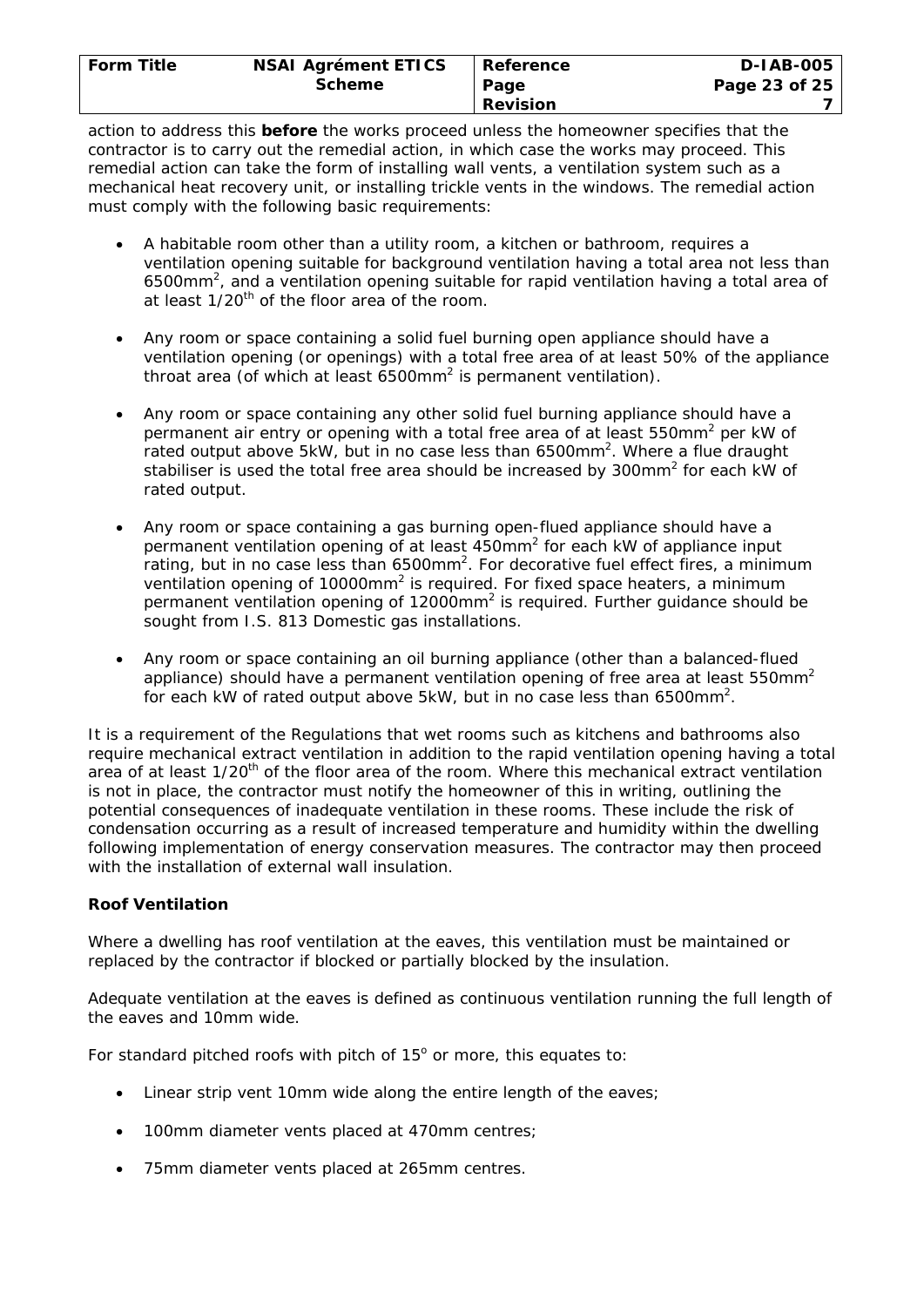For standard pitched roofs with pitch of less than  $15^\circ$ , including flat roofs, this equates to:

- Linear strip vent 25mm wide along the entire length of the eaves;
- 100mm diameter vents placed at 185mm centres;
- 75mm diameter vents placed at 100mm centres.

Please note that any vents placed on the fascia boards must be weathered vents.

Where a dwelling has inadequate or no roof ventilation at the eaves, the contractor must notify the homeowner of this in writing, outlining the potential consequences of inadequate ventilation of the roof space. These include the risk of condensation occurring as a result of increased temperature and humidity within the dwelling following implementation of energy conservation measures. The contractor may then proceed with the installation of external wall insulation.